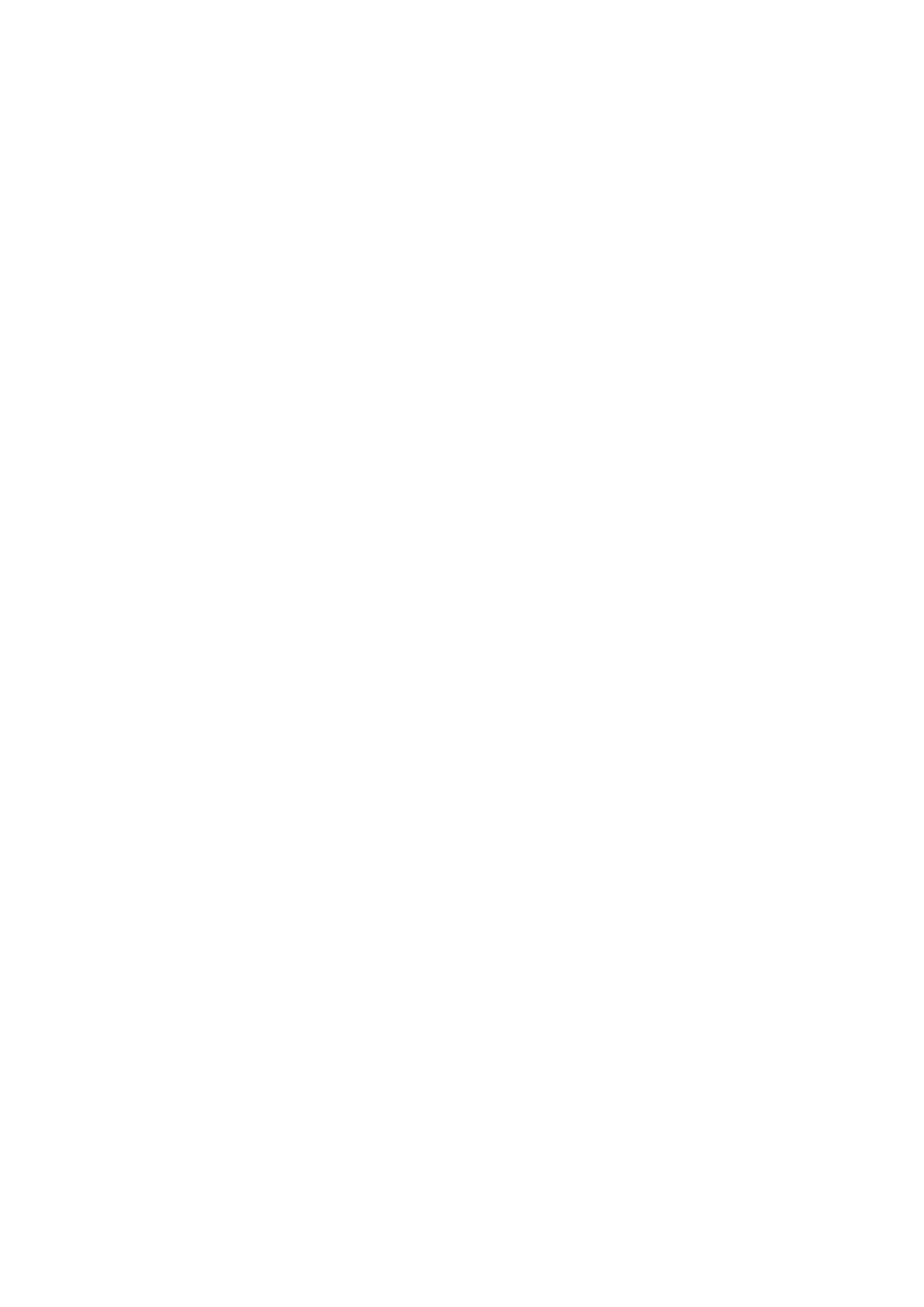# **Index**

|     |                                                                              | Page                    |
|-----|------------------------------------------------------------------------------|-------------------------|
|     | <b>Introduction</b>                                                          | <u>1</u>                |
| 1.  | <b>Commencement</b>                                                          | $\overline{2}$          |
| 2.  | <b>Glossary of Terms</b>                                                     | $\overline{2}$          |
| 3.  | <b>Extent and Application</b>                                                | $\overline{4}$          |
| 4.  | <b>Exemptions and Special Arrangements</b>                                   | $6 \overline{6}$        |
| 5.  | <b>Disaggregation</b>                                                        | $\underline{8}$         |
| 6.  | Delegation of Duties under these Standing Orders                             | $\overline{\mathbf{9}}$ |
| 7.  | <b>Maintenance and Repair of Council Buildings</b>                           | $\overline{\mathbf{a}}$ |
| 8.  | <b>Collaborative Procurement</b>                                             | 9                       |
| 9.  | <b>Framework Agreements and Dynamic Purchasing</b><br><b>Systems (DPS)</b>   | <u>10</u>               |
| 10. | <b>Procedures Prior to Commencing Procurement Exercise</b>                   | <u>11</u>               |
| 11. | <b>Advertising of Contracts</b>                                              | <u>11</u>               |
| 12. | <b>Tendering Procedures</b>                                                  | <u> 12</u>              |
| 13. | <b>Submission of Tenders</b>                                                 | <u>12</u>               |
| 14. | <b>Late Tenders</b>                                                          | <u>13</u>               |
| 15. | <b>Opening and Recording Tenders</b>                                         | <u>13</u>               |
| 16. | <b>Checking, Clarification and Evaluation of Tenders</b>                     | <u>13</u>               |
| 17. | <b>Post Tender Negotiations</b>                                              | <u> 14</u>              |
| 18. | <b>Acceptance of Tenders</b>                                                 | <u>15</u>               |
| 19. | <b>Contracts Register</b>                                                    | <u>15</u>               |
| 20. | <b>Nomination of Sub-Contractor</b>                                          | <u>15</u>               |
| 21. | <b>Serial and Phased Works Contracts</b>                                     | <u>16</u>               |
| 22. | <b>Authority to Negotiate Contract without Prior</b><br><b>Advertisement</b> | <u>16</u>               |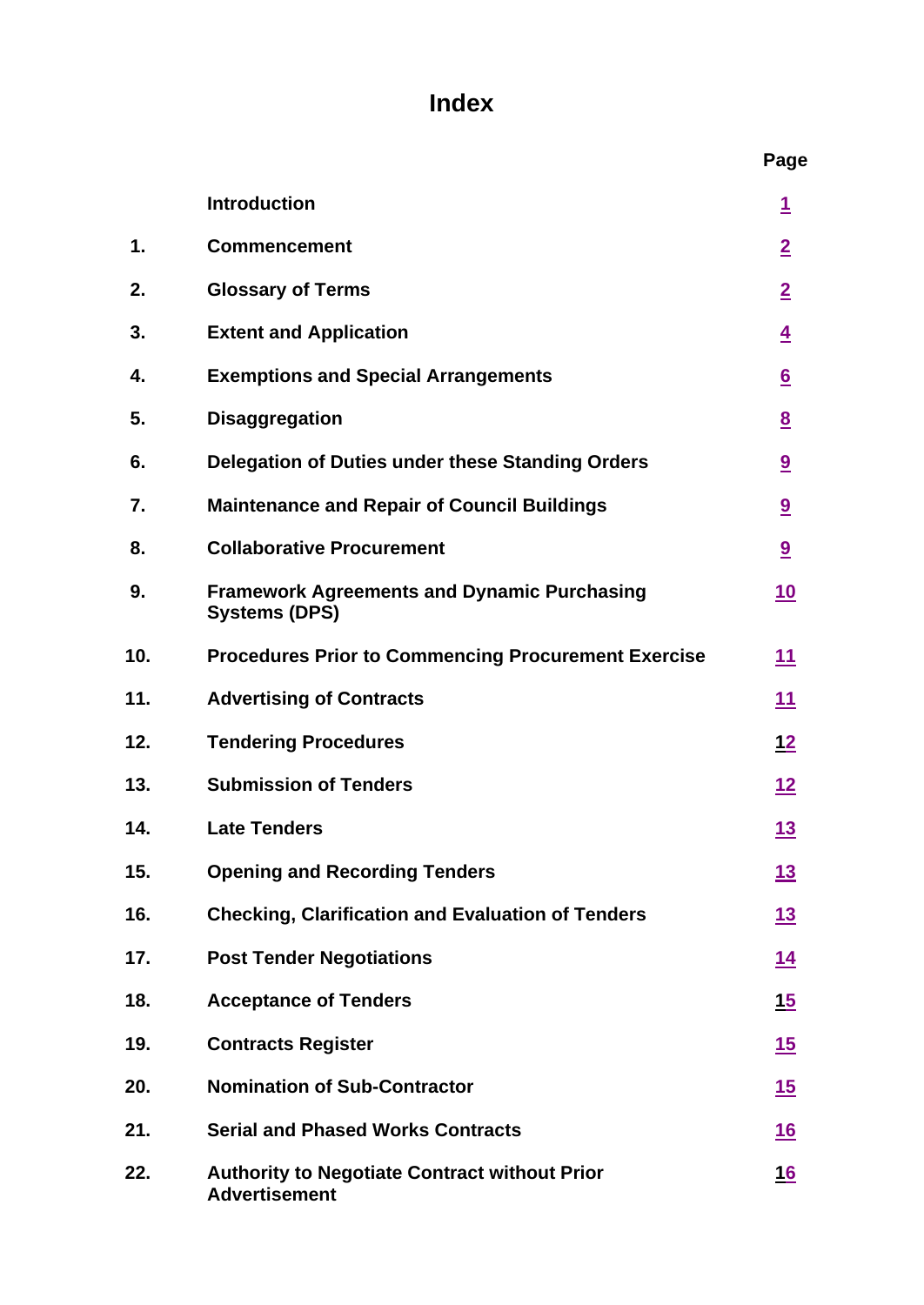## **Page**

| 23.      | <b>Periodic Supplies</b>                                                          | 16        |
|----------|-----------------------------------------------------------------------------------|-----------|
| 24.      | <b>Contractual Matters</b>                                                        | <u>16</u> |
| 25.      | <b>Application to Procurement Consultants</b>                                     | 19        |
| Annex 1: | <b>Procedures for Paper Tendering</b>                                             | 20        |
| Annex 2: | <b>Procedures for Commissioning of Health or Social Care</b><br><b>Services</b>   | 23        |
| Annex 3: | <b>General Powers of Executive Officers under these</b><br><b>Standing Orders</b> | <u>26</u> |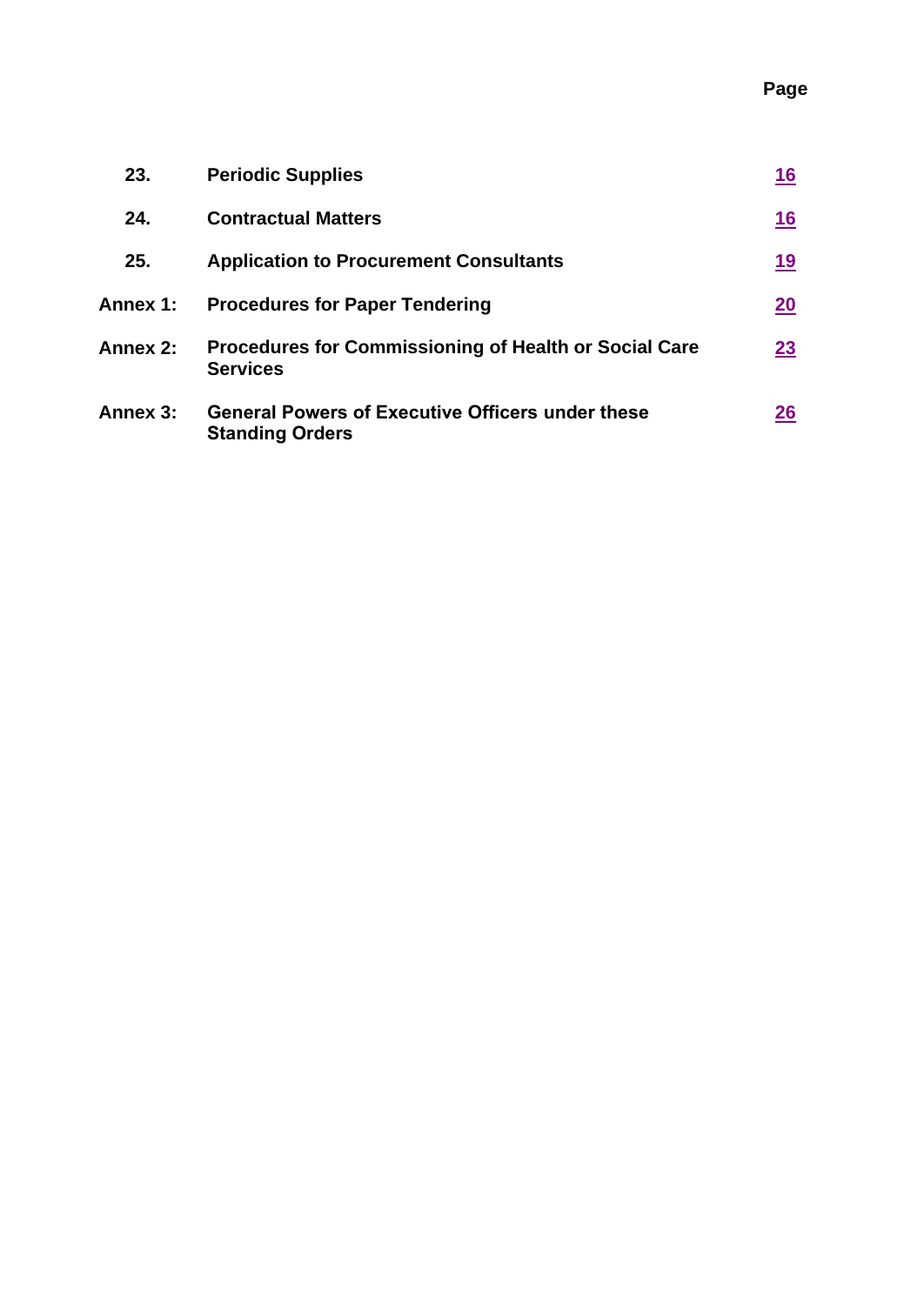## <span id="page-4-0"></span>**Introduction**

The Standing Orders Relating to Contracts set out how contracts for all supplies, services and works will be made by or on behalf of the Council. For the avoidance of doubt, the term 'contract' includes any form of agreement, written or unwritten, to which the Council is a party which creates rights and responsibilities for any of the parties involved.

The purpose of the Standing Orders is to ensure that contracts are appropriate for their purpose, provide the right balance between price and quality, and are procured in an open way that demonstrates probity and compliance with the Council's policies.

These Standing Orders apply equally where payment is expected to be received by the Council as where payment is to be made.

In entering contracts for or on behalf of the Council, every Committee, Panel, Officer or such other person as may have the power of entering into contracts on the Council's behalf, regardless of whether any such contracts are otherwise exempted from the application of these Standing Orders, shall be subject to an obligation to seek Best Value for the Council and be able to demonstrate equal treatment, non-discrimination, proportionality and transparency in the process of awarding contracts.

Notwithstanding the provisions and requirements of these Standing Orders, all contracts must comply with:

- (a) The Financial Regulations of the Council;
- (b) The Scheme of Delegation to Officers;
- (c) The requirements of the Public Contracts (Scotland) Regulations;
- (d) The requirements of the Procurement Reform (Scotland) Act; and
- (e) All other relevant legislation including retained EU law.

Due consideration should also be given to all Guidance and Policy Notes issued by the Scottish Government, Scottish Procurement Directorate in respect of procurement matters including the Scottish Procurement Journey. Details can be obtained from the website - [Scottish Procurement Journey.](https://www.procurementjourney.scot/)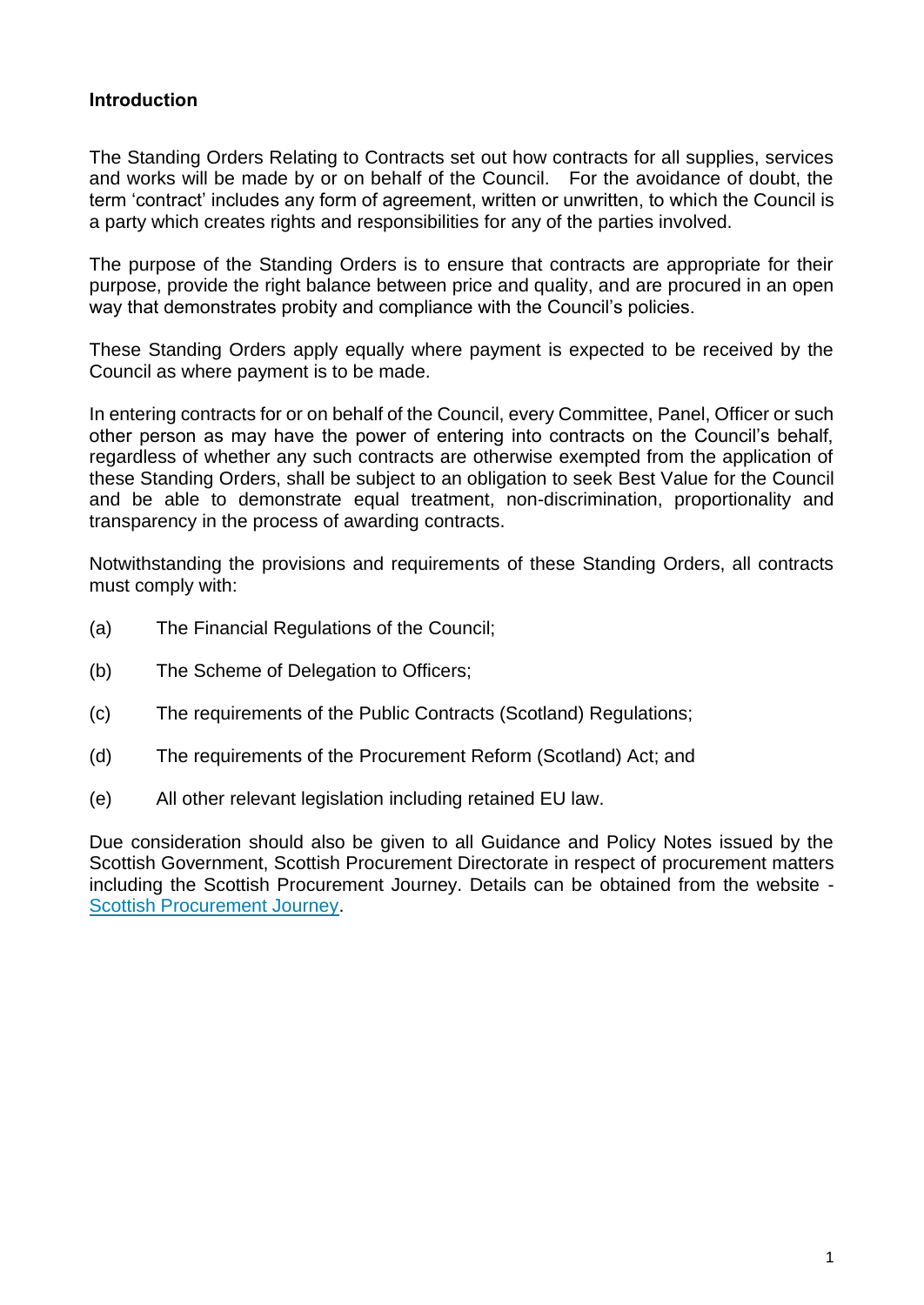## <span id="page-5-0"></span>**1. Commencement**

1.1 These Standing Orders relating to Contracts ('Contract Standing Orders') shall apply and have effect as from 1 July 2022 and supersede the Standing Orders Relating to Contracts approved by the Council on 24 June 2021.

## <span id="page-5-1"></span>**2. Glossary of Terms**

- 2.1 **Best Value** means the optimum combination of price (whole life cost or acquisition cost, as appropriate) and quality for any particular requirement, and which supports the continuous improvement in the performance of the Council's functions having regard to (a) efficiency, (b) effectiveness, (c) economy, (d) equal opportunities and (e) sustainability.
- 2.2 **Call-off Contract** means a contract which is entered into between the Council and a Contractor on a Framework Agreement or Dynamic Purchasing Systems (DPS) to which the Council has access. A Call-off Contract shall be awarded in accordance with the terms of the Framework Agreement or DPS, which may provide for:
	- 2.2.1 A direct call-off, Framework Agreement only, by application of the terms set out in the Framework Agreement (which shall be referred to in these Contract Standing Orders as a Direct Award); or
	- 2.2.2 A mini-competition between the Contractors within the Framework Agreement or DPS that are capable of performing the proposed Call-off Contract (which shall be referred to in these Contract Standing Orders as a Mini-Competition).
- 2.3 **Collaboration (or Collaborative Procurement)** is where two or more Contracting Authorities, including the Council, aggregate demand for procurement purposes where it makes logical and commercial sense to do so. This results in the maximisation of procurement skills and resources while leveraging greater purchasing power and encouraging competition or innovation in the market place. For the purposes of these Standing Orders, Collaboration relates only to the procurement exercise and Tendering process up to the point of contract award.
- 2.4 **Contract Documents** means the documents to be used in any procurement exercise and where different those intended to form part of any contract following on from a procurement exercise. It includes, but is not limited to, the Single Procurement Document (SPD), the invitation to either Tender for or negotiate a contract, the proposed conditions of contract, the specifications or the descriptions of the supplies, services or works required by the Council and any bill of quantities, and all supplementary documents.
- 2.5 **Contracting Authority** shall have the same meaning as provided for in the Public Contracts (Scotland) Regulations, which are available at the link provided at Standing Order 2.15 below.
- 2.6 **Contractor** means a Contractor or supplier or service provider (as the case may be) appointed by or on behalf of the Council under a contract to which these Contract Standing Orders apply.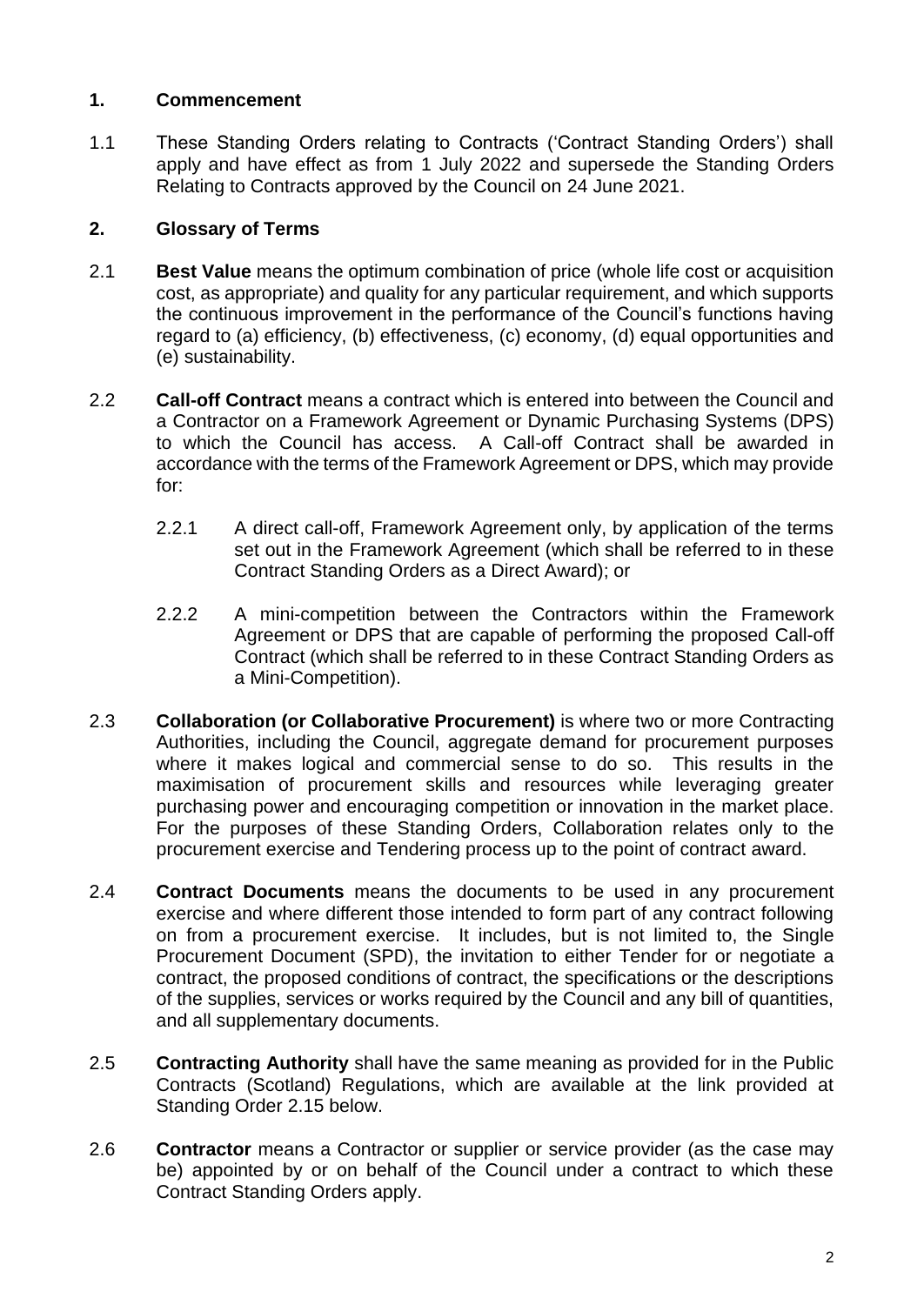- 2.7 **Executive Officer** means in any case the Chief Executive, the Director, Assistant Director or Head of Service with responsibility for the Council service which has the contract requirement, unless these Standing Orders provide otherwise. Where the contract is required for more than one service, the term shall refer to any one of the relevant Executive Officers.
- 2.8 **Framework Agreement or DPS** means an agreement or other arrangement between one or more Contracting Authorities and one or more Contractors, which establishes the terms under which a Call-off Contract may be agreed in the period during which the Framework Agreement or DPS applies.
- 2.9 **Health or Social Care Services** means a care service within the definition provided in regulation 5 of the Procurement (Scotland) Regulations 2016.
- 2.10 **Most Economically Advantageous Tender** means the Tender offer that is most economically advantageous from the Council's point of view having regard to the subject matter of the contract and may include matters such as quality, price, technical merit, aesthetic and functional characteristics, environmental characteristics, running costs, cost effectiveness, after-sales service, technical assistance, delivery date and delivery period or period of completion and other matters (as may be considered appropriate in relation to any particular contract).
- 2.11 **National Advertising Portal** means the national portal for advertising public sector contract opportunities in Scotland, which may be found at the **Public Contracts** [Scotland](http://www.publiccontractsscotland.gov.uk/) website.
- 2.12 **Procurement Exercise** means any procurement process which is subject to these Standing Orders.
- 2.13 **Procurement Reform (Scotland) Act** means the Procurement Reform (Scotland) Act 2014 (as may be amended from time to time). These are available at [http://www.legislation.gov.uk/asp/2014/12/data.pdf.](http://www.legislation.gov.uk/asp/2014/12/contents) Any reference to the Procurement Reform (Scotland) Act shall include where the context permits reference to any secondary legislation made and statutory guidance issued under the powers conferred in terms of that Act;
- 2.14 **Procurement Strategy** means a procurement strategy in terms of the Procurement Reform (Scotland) Act, section 15;
- 2.15 **Public Contracts (Scotland) Regulations** means the Public Contracts (Scotland) Regulations 2015 (as may be amended from time to time). These are available at: https://www.legislation.gov.uk/ssi/2015/446/made/data.pdf
- 2.16 **Retained EU law** means any retained EU law within the meaning of section 6(7) of the European Union (Withdrawal) Act 2018.
- 2.17 **Scottish Procurement Threshold** means the relevant contract value threshold specified under the terms of the Procurement Reform (Scotland) Act applicable to, as the case may be, contracts for the supply of goods, provision of services or works (all as may be amended from time to time). The current thresholds are set out under Standing Order 3.5.
- 2.18 **Tender** means a formal process undertaken during a Procurement Exercise where potential Contractors submit bid proposals for supplies, services or works.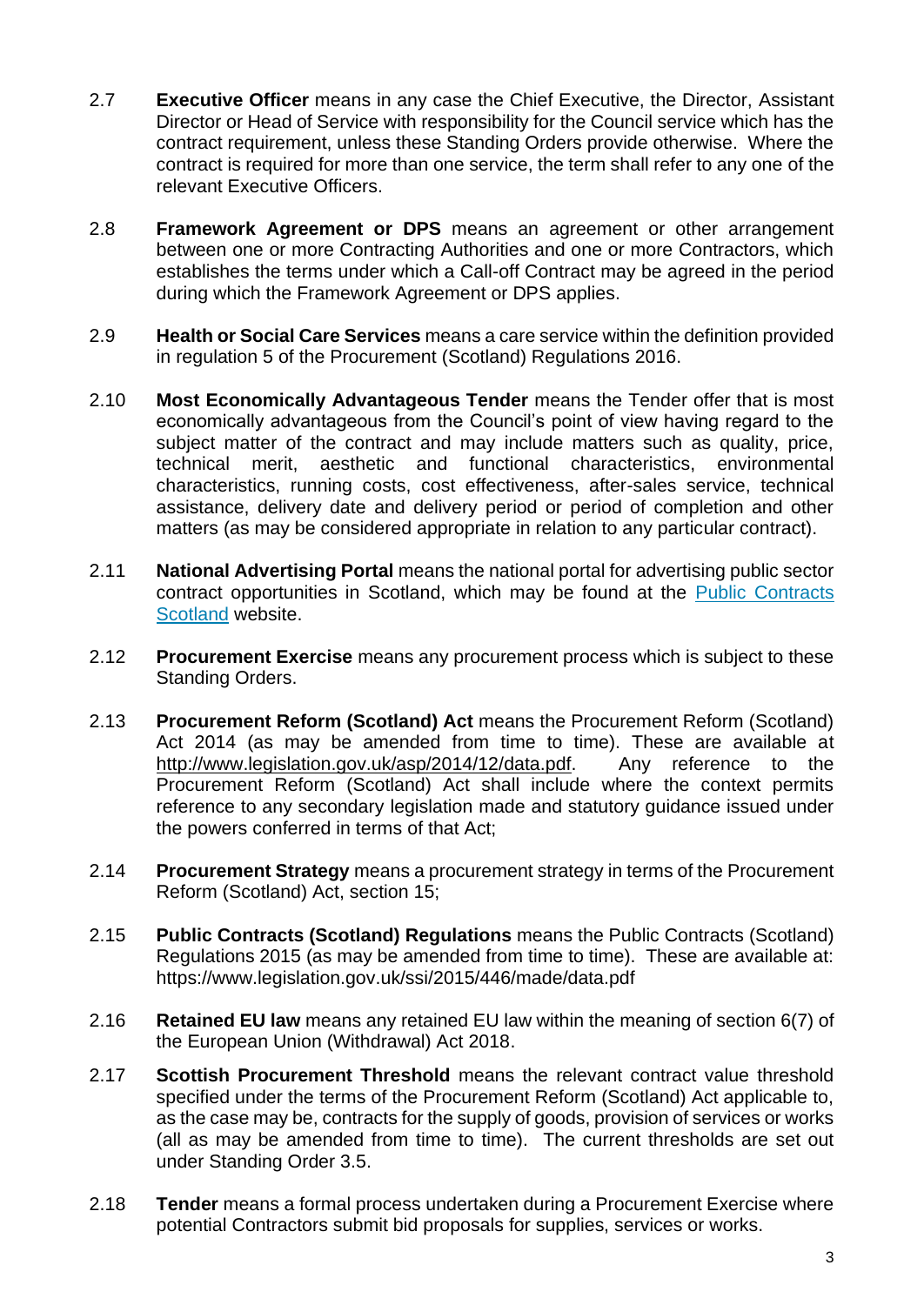2.19 **UK Find a Tender Service (FTS) Threshold** means the relevant contract value threshold specified under the terms of the Public Contracts (Scotland) Regulations, referred to previously as the EU Threshold, applicable to, as the case may be, contracts for the supply of goods, provision of services or works (all as may be amended from time to time). The current thresholds are set out under Standing Order 3.5.

## <span id="page-7-0"></span>**3. Extent and Application**

- 3.1 These Contract Standing Orders are made under Section 81 of the Local Government (Scotland) Act 1973, as amended**.**
- 3.2 The Contract Standing Orders shall be interpreted and applied having regard always to the General Rules of the Public Contracts (Scotland) Regulations and the Principles of equal treatment, non-discrimination, proportionality and transparency. All Council employees shall treat Tenderers equally and without discrimination and shall act in a transparent and proportionate manner at all times.
- 3.3 Subject to the exemptions contained in Standing Order 4 below and in accordance with the further provision at Standing Order 3.5, these Standing Orders shall apply to all contracts made by or on behalf of the Council with an estimated total price or value (which shall always be calculated excluding VAT and over the entire contract period, including any extension options) of or exceeding £50,000 for the supply of goods and materials and the provision of services or £200,000 for the execution of works.
- 3.4 These Standing Orders are subject to the over-riding provisions of United Kingdom and Scottish legislation, including the Procurement Reform (Scotland) Act, the Public Contracts (Scotland) Regulations and retained EU law. They are also subject to any UK Government or Scottish Government guidance on public procurement that may be issued from time to time. The rules and procedures that apply to the procurement of any particular contract will depend on the nature of that contract and its estimated total price or value over its duration. In the event of any conflict between these Standing Orders and any provision of United Kingdom or Scottish legislation or retained EU law, the legislative provision(s) shall prevail.
- 3.5 The following table details the different contract thresholds and, as appropriate, the procedures and legislation that apply at each level.

| <b>Type of</b><br>contract | <b>Threshold</b><br>(excluding VAT) | Applicable procedures / legislation                                       |
|----------------------------|-------------------------------------|---------------------------------------------------------------------------|
| <b>Best Value Duty</b>     |                                     |                                                                           |
|                            |                                     | Follow the relevant Route Zero procurement<br>journey procedure at:       |
| *All                       | $<$ £10,000                         | https://thecore.south-<br>ayrshire.gov.uk/article/301/Procurement-journey |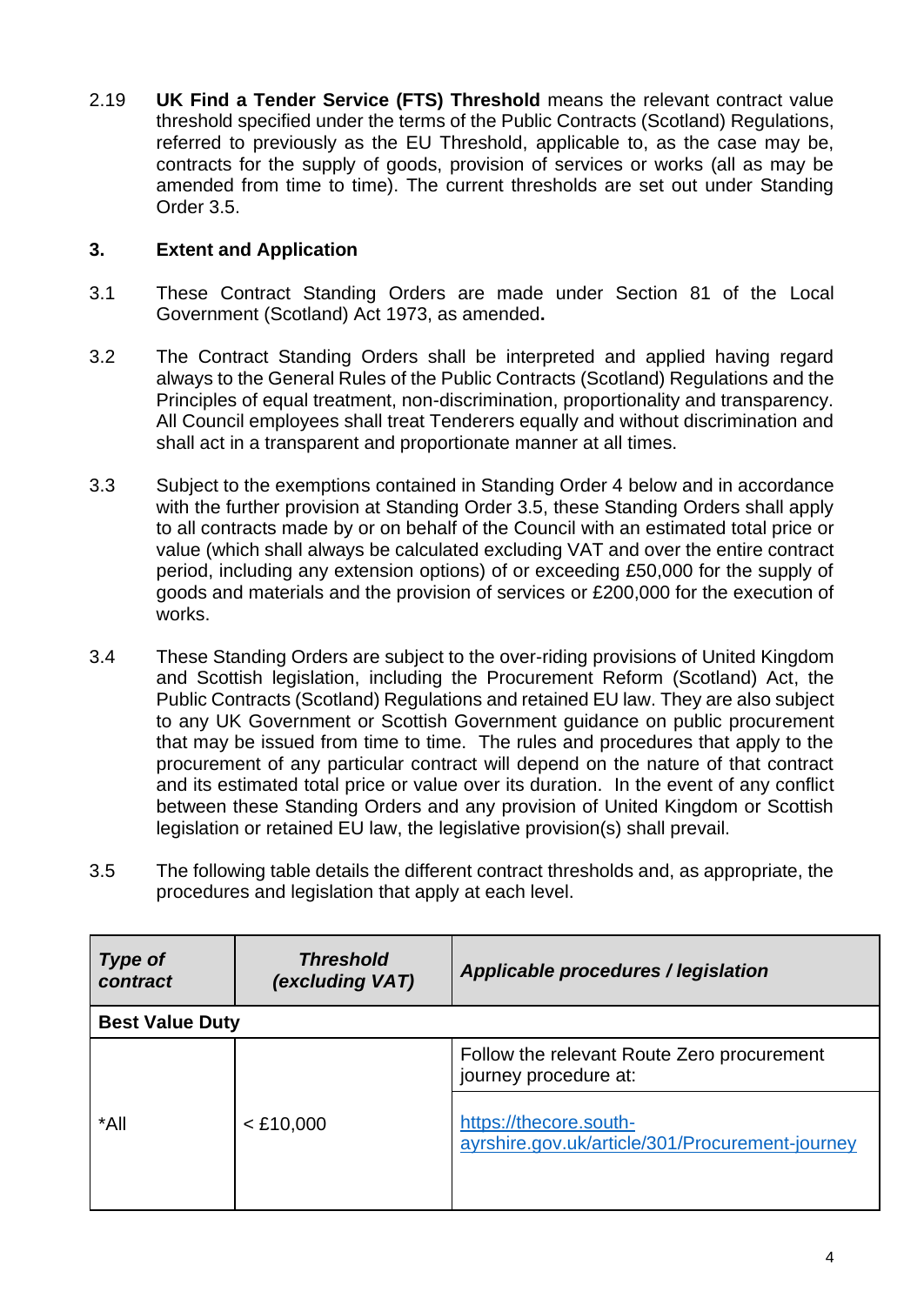| <b>Type of</b><br>contract                             | <b>Threshold</b><br>(excluding VAT)             | Applicable procedures / legislation                                                                                                                                                     |
|--------------------------------------------------------|-------------------------------------------------|-----------------------------------------------------------------------------------------------------------------------------------------------------------------------------------------|
| <b>Quick Quote procedures</b>                          |                                                 |                                                                                                                                                                                         |
|                                                        |                                                 | Follow the relevant Route One procurement<br>journey procedure at:                                                                                                                      |
| Supplies and<br><b>Services</b>                        | £10,000 - £49,999                               | https://thecore.south-<br>ayrshire.gov.uk/article/301/Procurement-journey                                                                                                               |
|                                                        |                                                 | Follow the relevant procurement journey<br>procedure at:                                                                                                                                |
| <b>Works</b>                                           | £10,000 - £49,999                               | https://thecore.south-<br>ayrshire.gov.uk/article/301/Procurement-journey                                                                                                               |
| <b>Works</b>                                           | £50,000 - £199,999                              | Contact the Service Lead - Professional Design<br>Services to progress with your requirement which<br>must be concluded using appropriate<br>construction contract terms and conditions |
|                                                        | <b>South Ayrshire Council Standing Orders</b>   |                                                                                                                                                                                         |
| Supplies &<br><b>Services</b>                          | > £50,000                                       | Follow the procedures set out in these standing<br>orders, and comply with any applicable legislation<br>as detailed below                                                              |
| <b>Works</b>                                           | £200,000 - £2,000,000                           | Follow the procedures set out in these standing<br>orders, and comply with any applicable legislation<br>as detailed below                                                              |
|                                                        | <b>Scottish Procurement Threshold</b>           |                                                                                                                                                                                         |
| Supplies and<br><b>Services</b>                        | > £50,000                                       | Procurement Reform (Scotland) Act                                                                                                                                                       |
| <b>Works</b>                                           | $>$ £2,000,000                                  | Procurement Reform (Scotland) Act                                                                                                                                                       |
|                                                        | <b>UK Find a Tender Service (FTS) Threshold</b> |                                                                                                                                                                                         |
| Supplies and<br><b>Services</b>                        | $>$ £177,897 (excluding<br>VAT)                 | Procurement Reform (Scotland) Act; and<br>the Public Contracts (Scotland) Regulations                                                                                                   |
| <b>Works</b>                                           | $> \text{\pounds}4,447,447$ (excluding<br>VAT)  | Procurement Reform (Scotland) Act; and<br>the Public Contracts (Scotland) Regulations                                                                                                   |
| Social and<br><b>Other Specific</b><br><b>Services</b> | $>$ £552,950 (excluding<br>VAT)                 | Procurement Reform (Scotland) Act; and<br>the Public Contracts (Scotland) Regulations                                                                                                   |

\* 'All' is a reference to a supply, service and/ or works contract

3.6 All Council employees shall comply with the terms of the Contract Standing Orders and any failure to do so may result in disciplinary action.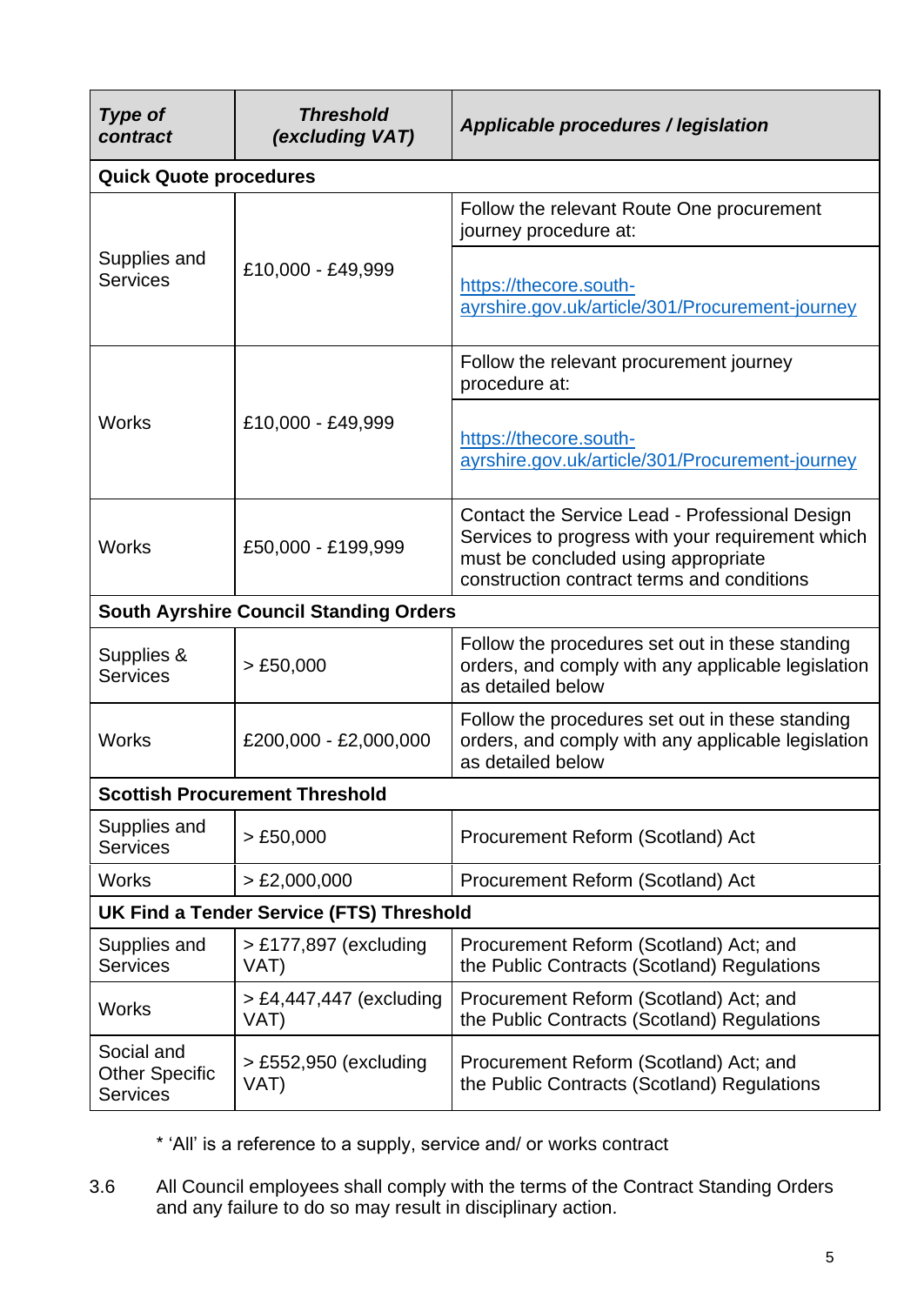- 3.7 The Head of Legal, HR and Regulatory Services shall have power to vary these Standing Orders but only in the following circumstances:
	- 3.7.1 to reflect changes in job titles, reorganisations of departments and vacancies in posts;
	- 3.7.2 to change references to any piece of legislation where the legislation is repealed, and to insert references to new pieces of legislation where the new pieces of legislation largely re-enact the provisions of the repealed legislation;
	- 3.7.3 to change the financial values of the UK Find a Tender Service (FTS) Threshold or Scottish Procurement Threshold where referred to in these Standing Orders, to implement any changes made to those thresholds.

Any alterations made in terms of this Standing Order 3.7 shall be reported to the next meeting of the Council.

- 3.8 Other than alterations of a nature which fall within Standing Order 3.7, these Standing Orders may only be varied or revoked by the Council and any motion to vary or revoke these Standing Orders shall conform to the requirements of Standing Orders 18 and 19 of the Standing Orders Relating to Meetings.
- 3.9 Subject to the modifications contained in [Annex 2](#page-26-0) below and in accordance with the principles set down in the [Statutory Guidance issued by Scottish Ministers in terms](http://www.gov.scot/Resource/0049/00496919.pdf)  [of the Procurement Reform \(Scotland\) Act 2014](http://www.gov.scot/Resource/0049/00496919.pdf) as well as the [Best Practice](http://www.gov.scot/Resource/0049/00498297.pdf)  [Guidance on the Procurement of Care and Support Services 2016](http://www.gov.scot/Resource/0049/00498297.pdf) issued in terms of the Procurement Reform (Scotland) Act, these Contract Standing Orders shall apply to contracts for Health or Social Care Services subject to the special procedures set out in [Annex 2.](#page-26-0)
- 3.10 Any query regarding the application or interpretation of these Contract Standing Orders must be referred in the first instance to the Head of Legal, HR and Regulatory Services.

## <span id="page-9-0"></span>**4. Exemptions and Special Arrangements**

- 4.1 It must be noted that whilst certain categories of contract are exempt from the Contract Standing Orders, they are not exempt from the application of the Procurement Reform (Scotland) Act, the Public Contracts (Scotland) Regulations or retained EU law, where these apply and all stated exemptions from Contract Standing Orders are subject to the proviso that such exemption is within the statutory powers of the Council and does not contravene any retained EU law or UK legislation including, for the avoidance of doubt, any Scottish legislation.
- 4.2 With the exception of Standing Orders 4.1 and 4.3 (which apply in all cases), these Contract Standing Orders shall not apply to:
	- 4.2.1 Any contract for the execution of works, the supply of goods or materials or for the provision of services which, in the opinion of the Executive Officer, is urgently required to address a genuine emergency situation brought about by events which could not have been foreseen by the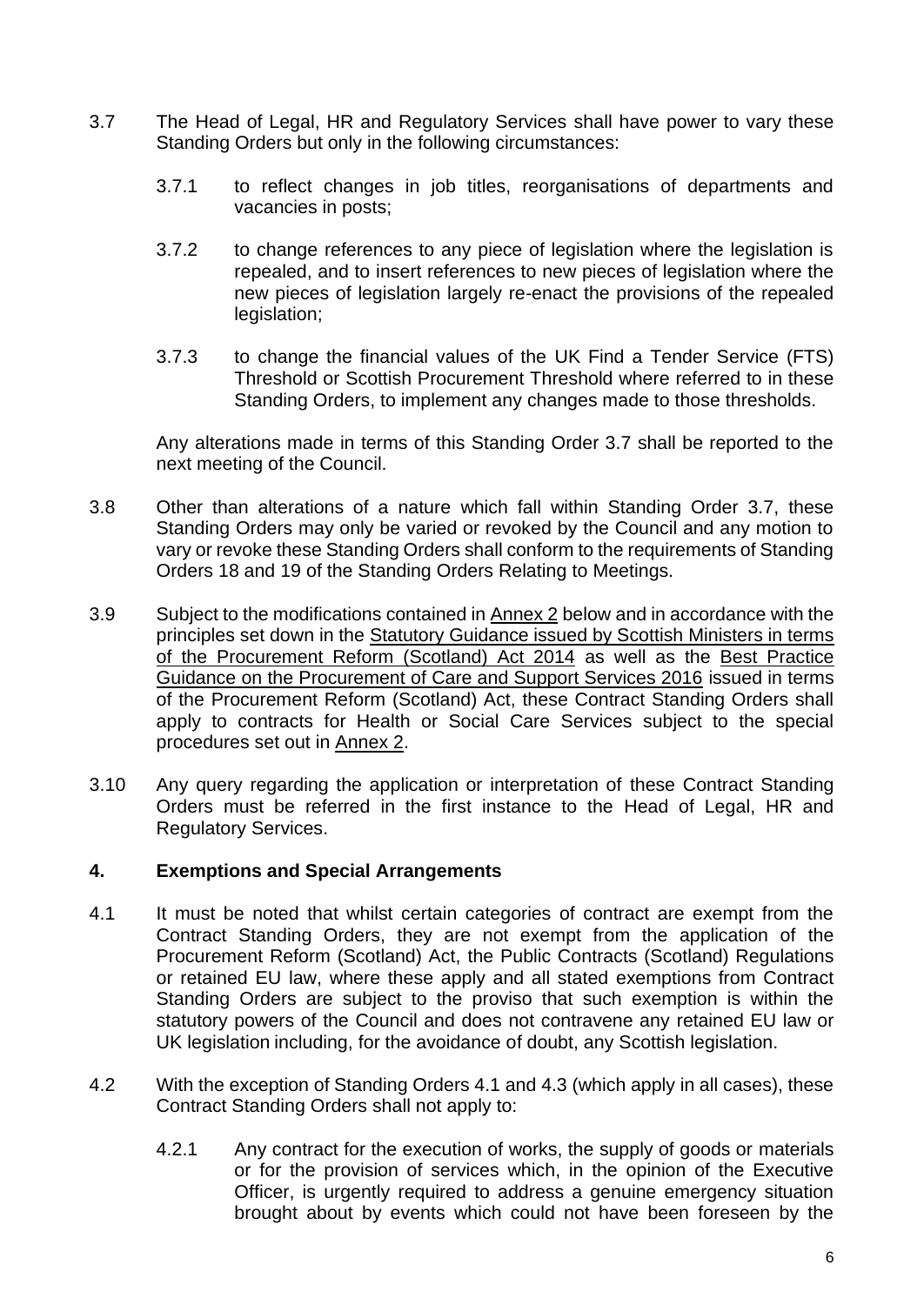Council. Lack of forward procurement planning shall not constitute an emergency requirement.

- 4.2.2 Any contract declared to be exempt by the Cabinet if they are satisfied that the exemption is justified by special and exceptional circumstances, such as where (a) the requirement is not readily obtainable from more than one Contractor and it can be demonstrated that no equivalent is available; or (b) the prices of the supplies, services or works are wholly controlled by trade organisations or government order and it can be demonstrated that no equivalent is available; or (c) the requirements are subject to intellectual property rights and it can be demonstrated that either no suitable alternative is available or that exposure to competition of an item covered by copyright, patent or trademark would breach such rights.
- 4.2.3 Any contract of direct employment.
- 4.2.4 Any contract of engagement of consultants (including junior and senior counsel) for the provision of specialist legal or financial advice and skills within the meaning of regulation 11 (1) (e) and (f) of the Public Contracts (Scotland) Regulations, as may be procured on an ad hoc basis on the authorisation of the Head of Legal, HR and Regulatory Services (for legal advice and skills) or of the Head of Finance and ICT (for financial advice and skills).
- 4.2.5 Any contract for works, supplies or services procured and awarded on the Council's behalf by other Contracting Authorities, in accordance with Standing Order 8.5.
- 4.2.6 Any Direct Award placed in accordance with Standing Order 9.3 under the terms of a Framework Agreement which has been established by the Council; provided always that the terms of the relevant Framework Agreement are complied with. For the avoidance of doubt, these Standing Orders shall apply in respect of any Mini-Competition held under any such Framework Agreement or DPS.
- 4.2.7 Any Direct Award placed in accordance with Standing Order 9.4 under the terms of a Framework Agreement which has been established or is being utilised by any consortium, partnership, company or similar body of which the Council is a member or user, which body exists for the purpose of joint purchasing arrangements, and where such body has invited Tenders for the provision of supplies, services or works; provided always that the terms of the relevant Framework Agreement are complied with. For the avoidance of doubt, these Standing Orders shall apply in respect of any Mini-Competition held by the Council under any such Framework Agreement or DPS.
- 4.3 The foregoing exemptions shall not be deemed in any way to detract from the requirement of the Council and every officer of the Council to ensure that every contract is constituted only after full assessment that:
	- 4.3.1 its terms comply with the duty to achieve Best Value;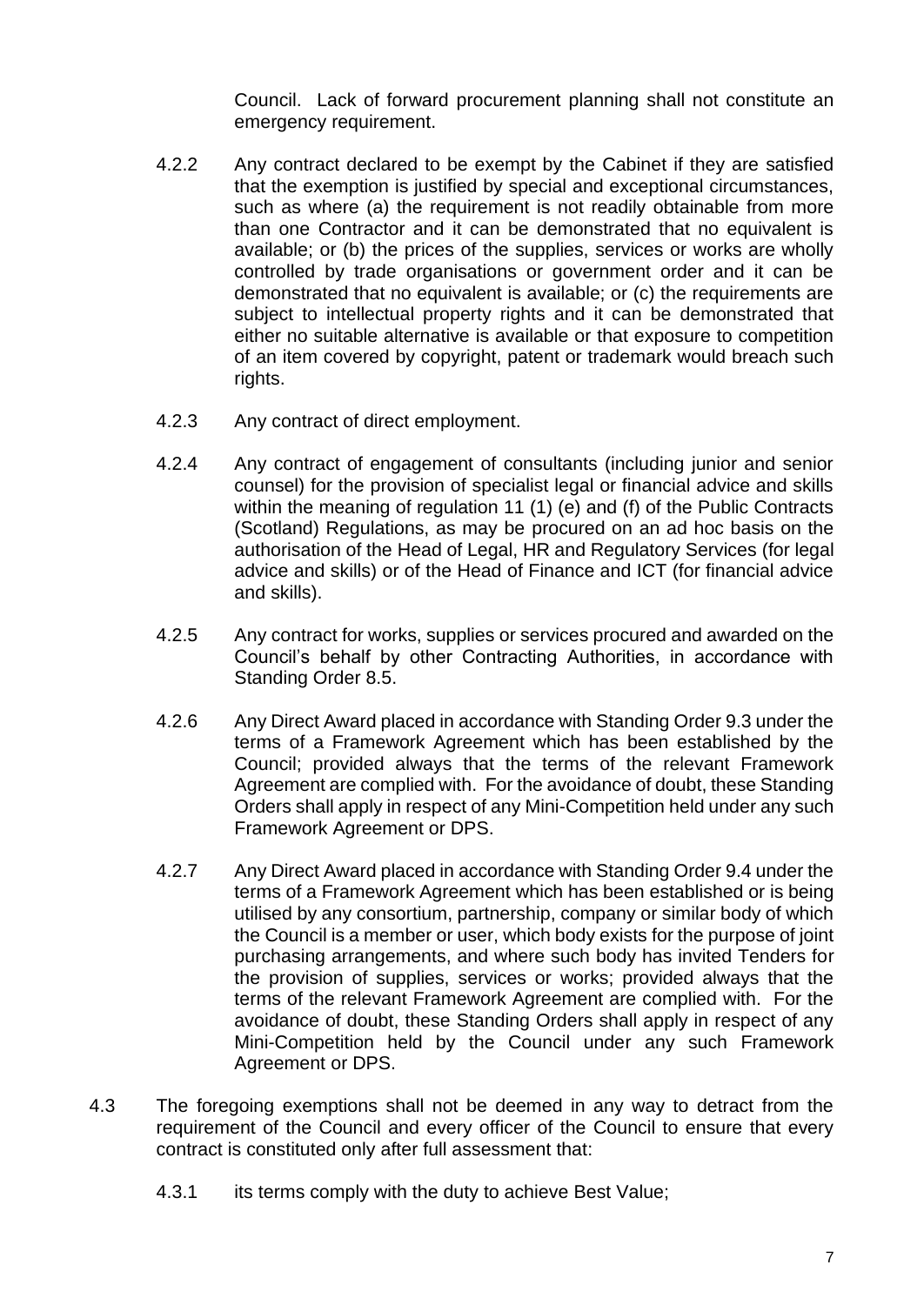- 4.3.2 the Financial Regulations have been complied with; and
- 4.3.3 a Request for Procurement Action (RPA) has been submitted in accordance with Standing Order 10.2.2 (except in cases where Standing Orders 4.2.1 or 4.2.3 apply).
- 4.4 These Contract Standing Orders shall not apply to any proposals, transactions or contracts regarding the acquisition or disposal of lands or buildings by the Council.
- 4.5 These Contract Standing Orders shall not apply to any contract for works or services delivered under the South West Territory Hub arrangements. Any such contracts shall be let in accordance with the Council's duty to achieve best value. In advance of procuring and awarding any such contract under this Standing Order, a report shall be submitted in terms of the following:
	- 4.5.1 Where the contract is for works, goods or services up to the value of £500,000, a report on the procurement process followed shall be submitted to the Director – Place seeking approval to procure and award; or
	- 4.5.2 Where the contract is for works, goods or services of a value equal to or exceeding £500,000, a report on the procurement process followed shall be submitted to the Council or Cabinet seeking approval to procure and award. Contract details should be submitted to the Service Lead – Procurement so that they can be added to the Council Contract Register.
- 4.6 These Contract Standing Orders shall not apply to any contract entered into on behalf of the Council by Strathclyde Partnership for Transport acting in their capacity as agents of the Council to secure the provision of school transport. All such contracts will be subject to the procedures of Strathclyde Partnership for Transport although the Depute Chief Executive and Director – People shall approve the award of all such contracts on behalf of the Council and shall, as soon as reasonably practicable after the award of the contract, submit a report to be included on the monthly Members' Bulletin and naming the successful tenderer, explaining the evaluation process undertaken and detailing the value of the successful tender. A copy of the report shall be sent by the Depute Chief Executive and Director – People to the Service Lead - Procurement.

## <span id="page-11-0"></span>**5. Disaggregation**

- 5.1 Contracts must not be disaggregated, packaged or split into separate smaller contracts or requirements to avoid the application of any provision of these Standing Orders, the Procurement Reform (Scotland) Act, the Public Contracts (Scotland) Regulations or any other legislative provisions including retained EU law.
- 5.2 In determining whether either the Scottish Procurement Threshold or UK Find a Tender Service (FTS) Threshold has been exceeded in respect of any single requirement for works, services or supplies, the value of that requirement will be aggregated across the whole Council.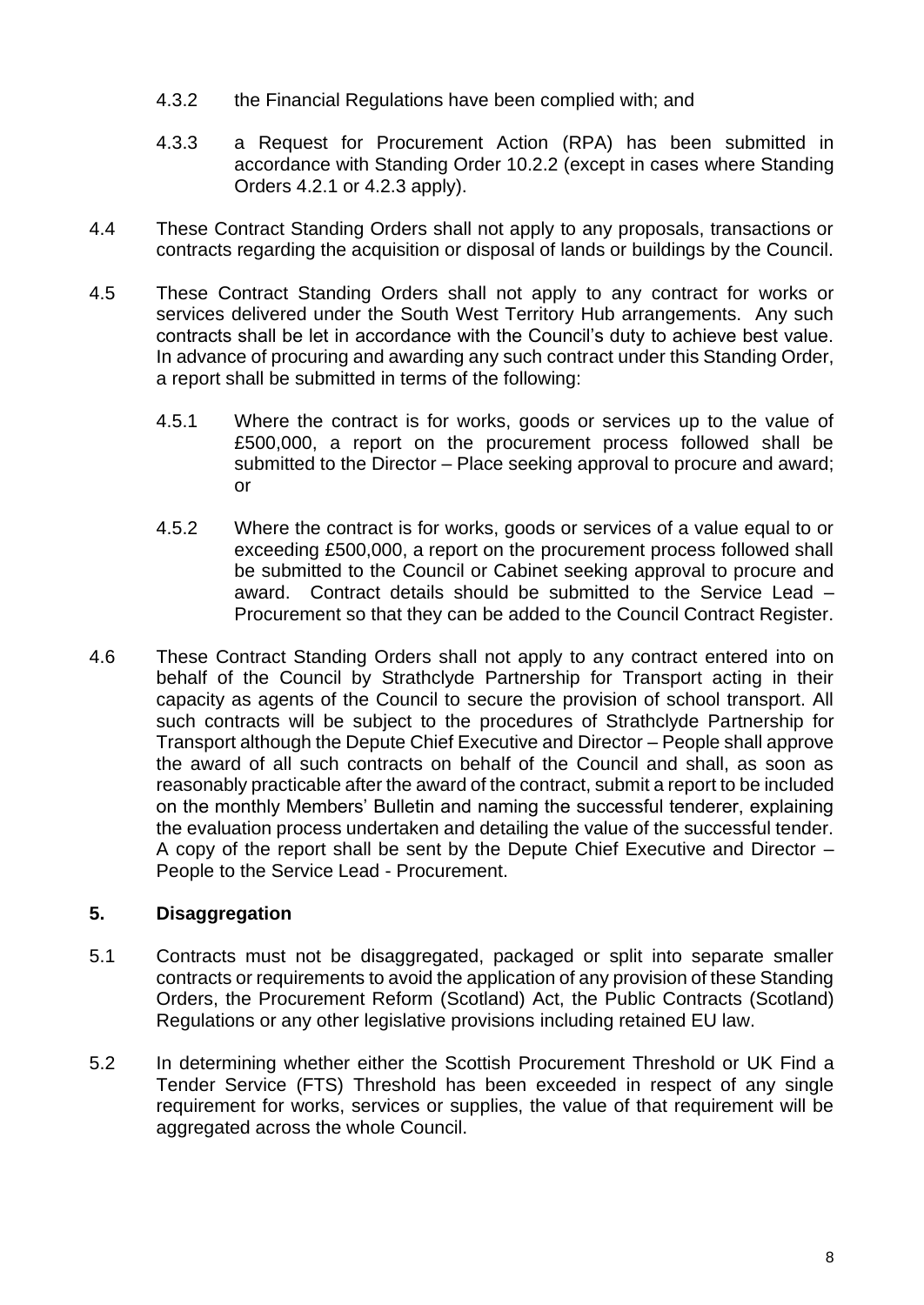## <span id="page-12-0"></span>**6. Delegation of Duties under these Standing Orders**

- 6.1 No officer may award a contract without written delegated purchasing authority from the Executive Officer.
- 6.2 Executive Officers may nominate, in writing, such other properly qualified officers as they consider appropriate to undertake any of the general duties set out in these Contract Standing Orders, as more fully detailed in the table at [Annex 3](#page-29-0) to these Contract Standing Orders, who will then have delegated authority to act in lieu of the Executive Officer in respect of the prescribed duties.
- 6.3 A note of all written nominations made in terms of Standing Order 6.2 shall be provided to the Director – Place for his/ her retention.
- 6.4 No officer who has a potential conflict of interest or a direct or indirect pecuniary interest in any Tender is permitted to be involved in the Tendering process.

## <span id="page-12-1"></span>**7. Maintenance and Repair of Council Buildings**

- 7.1 Subject to Standing Order 7.2, all planned maintenance and/ or responsive repairs to buildings or property owned by the Council shall be undertaken under the direction of the Asset Management service. Such work may, at the direction of the Director – Place, be undertaken either by the Council's Property Maintenance service in accordance with plans agreed with that service, or by external Contractor(s). No external Contractor(s) shall be appointed, to undertake any planned maintenance and/ or responsive repairs to buildings or property owned by the Council, by any officer other than the Director – Place or his/ her delegate.
- 7.2 All planned maintenance and/ or responsive repairs to Council houses shall be undertaken under the direction of the Housing service. Such work may, at the direction of the Director – Place, be undertaken either by the Council's Property Maintenance service in accordance with plans agreed with that service, or by external Contractor(s). No external Contractor(s) shall be appointed, to undertake any planned maintenance and/ or responsive repairs to Council Houses by any officer other than the Director – Place or his/ her delegate.

## <span id="page-12-2"></span>**8. Collaborative Procurement**

- 8.1 The powers set out in this Standing Order 8 shall be exercised by the Executive Officer through the Council's Procurement Service.
- 8.2 Following consultation with the Council's Procurement Service, where an Executive Officer considers that there is no suitable existing contract, Framework Agreement or DPS to meet the particular requirements of the Council, he/ she may seek to enter into a Collaboration with one or more other contracting authorities provided that it would be in the best interests of the Council and in accordance with Best Value to do so. The provisions of this Standing Order 8 shall apply.
- 8.3 A contract strategy shall be prepared in respect of every proposed Collaboration and shall detail the justifying reasons for the Collaboration. The contract strategy shall be approved by the Executive Officer.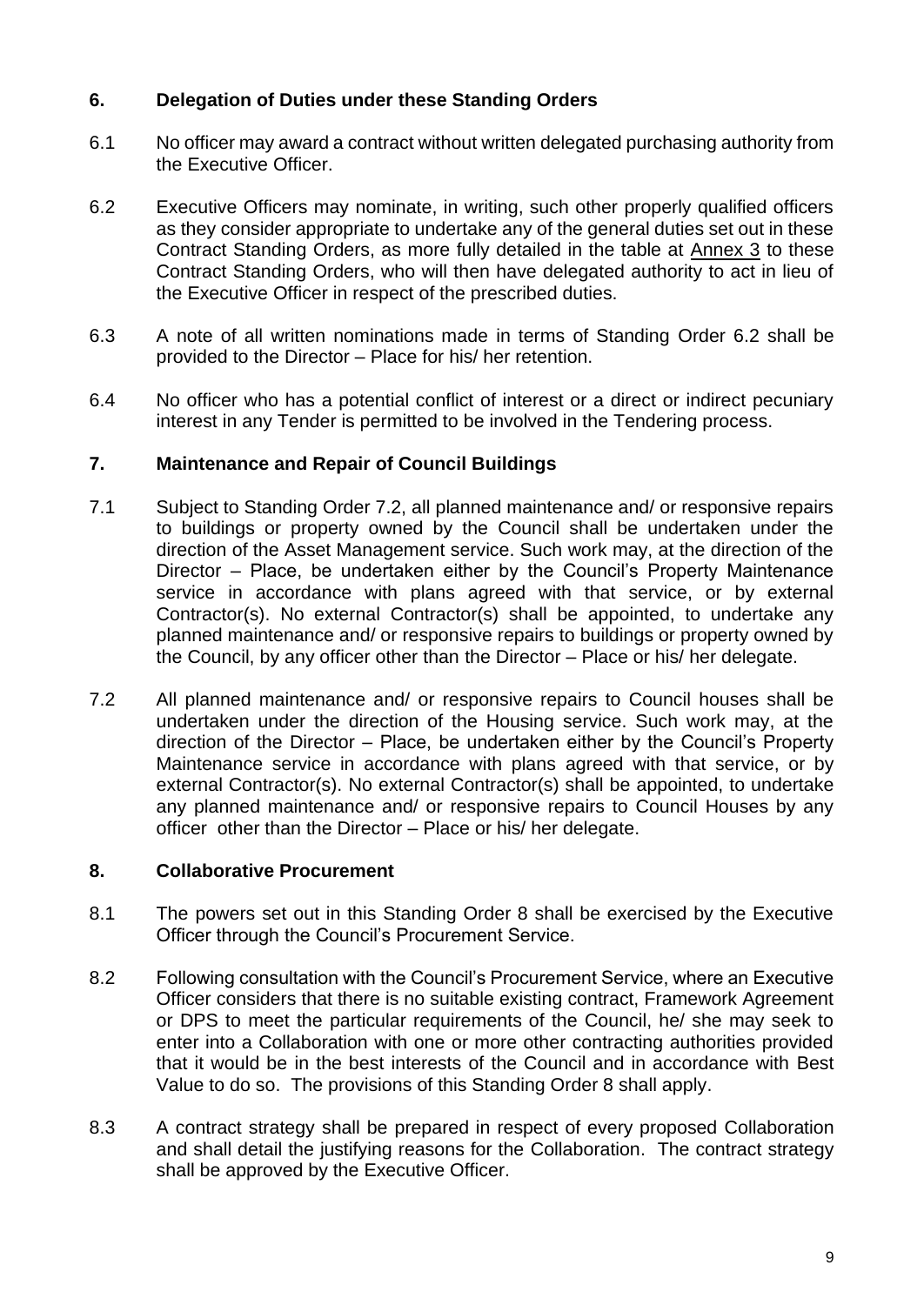- 8.4 Where it is proposed that the Council shall act as 'lead authority' in a Collaborative Procurement, the terms of these Contract Standing Orders shall apply to the Procurement Exercise and the written agreement of the other parties to the Collaboration shall be obtained to this effect.
- 8.5 Where another Contracting Authority acts as 'lead authority' in a Collaborative Procurement, the procurement and award process shall be conducted in accordance with the Standing Orders of the 'lead authority'. In every such case, the Executive Officer must first be satisfied (after consultation with the Service Lead - Procurement) that the procurement and award of any such contract shall be carried out in accordance with Standing Orders equivalent in all material respects to and no less robust than these Standing Orders such that the principles of Best Value are adhered to and the best interests of the Council are served at all times in the Collaboration.
- 8.6 Prior to commencing any Collaborative Tender exercise, the Executive Officer shall agree the parameters for the Collaboration with the appropriate officers in the other Contracting Authorities and shall record this in writing. Appropriate monitoring arrangements shall be put in place to ensure the agreed terms for the Collaboration are adhered to by all parties.

## <span id="page-13-0"></span>**9. Framework Agreements and Dynamic Purchasing Systems (DPS)**

- 9.1 The powers set out in this Standing Order 9 shall be exercised by the Executive Officer through the Council's Procurement Service.
- 9.2 Where there is likely to be a repeated requirement for a particular supply, service or works, an Executive Officer may seek to establish or participate in a Framework Agreement or DPS in line with Standing Orders 9.3 or 9.4, where he/ she deems that offers Best Value. Before doing so, the Executive Officer shall consult with the Service Lead - Procurement.
- 9.3 The Executive Officer may elect to establish a Framework Agreement or DPS to provide for agreement on the terms for future call-off contracts (whether through Direct Award, in the case of a Framework Agreement only, or by the acceptance of a Tender following a Mini-Competition) where permitted in accordance with the terms of that Framework Agreement or DPS. Standing Order 4.2.6 will apply to Calloff Contracts awarded in such circumstances**.**
- 9.4 The Executive Officer may elect to participate in an existing Framework Agreement or DPS that has been properly constituted by Scotland Excel, the Scottish Procurement and Commercial Directorate, another local authority, the Crown Commercial Service or any other public sector procurement agencies and may enter into Call-off Contracts (whether through Direct award, in the case of a Framework Agreement only, or by the acceptance of a Tender following a Mini-Competition) where permitted in accordance with the terms of that Framework Agreement or DPS. Standing Order 4.2.7 will apply to Call-off Contracts awarded in such circumstances.
- 9.5 Where, in order to participate in an existing Framework Agreement or DPS of the type described in Standing Order 9.4, the Council is required to enter into a participation agreement or other similar agreement regulating the use of the Framework Agreement or DPS by the Council, the Head of Legal, HR and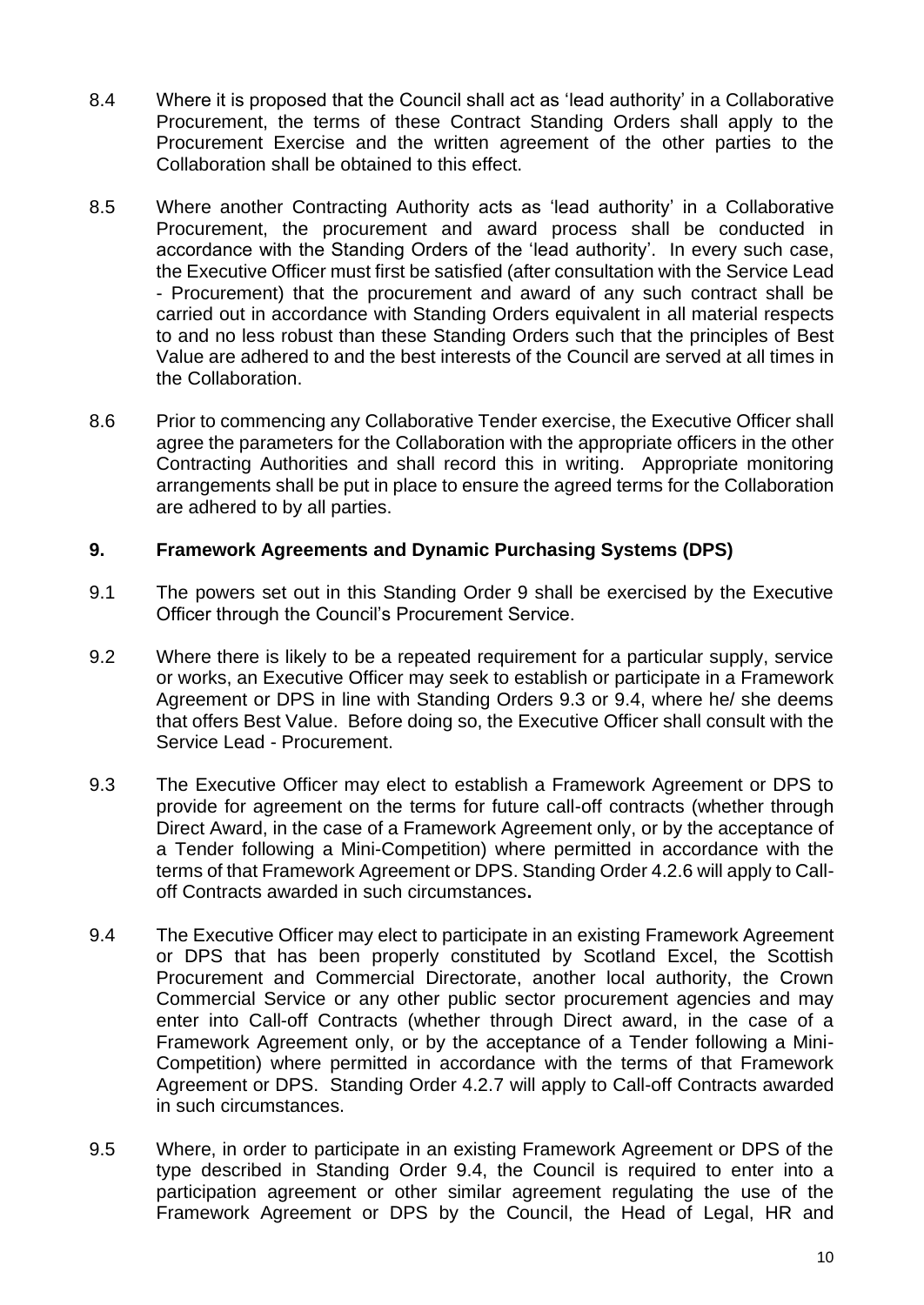Regulatory Services shall have the authority to enter into that agreement on behalf of the Council.

9.6 Any Mini-Competition run by the Council shall be conducted by means of electronic tendering for the purposes of Standing Order 13, and shall run in accordance with the procedures set out therein, unless contrary to any provisions set out in the relevant Framework Agreement or DPS (in which case, the terms of the Framework Agreement or DPS will have precedence).

## <span id="page-14-0"></span>**10. Procedures Prior to Commencing Procurement Exercise**

- 10.1 Prior to commencing with a Procurement Exercise, the Executive Officer shall check the Council's contract register to establish whether any existing contracts, Framework Agreements or DPS accessible to the Council might fulfil their requirement.
- 10.2 No Tender shall be invited or any contract negotiations commenced, unless:
	- 10.2.1 The estimated expenditure thereon is within the budgetary provision previously approved by the Council and in compliance with the Council's Financial Regulations. The Executive Officer shall be responsible for ensuring that sufficient funds are available prior to the commencement of any Procurement Exercise;
	- 10.2.2 A Request for Procurement Action (in the form made available on the Procurement page on the intranet) has been completed by the Executive Officer and returned to the Service Lead - Procurement;
	- 10.2.3 In cases of Collaborative Procurement, the terms of Standing Order 8 have been complied with;
	- 10.2.4 Where the estimated expenditure of goods and services contracts is above £50,000, or of works contracts is above £200,000, consultation with the relevant Portfolio Holder(s) has taken place; and
	- 10.2.5 In cases of procurement that will involve the evaluation of both price and quality criteria, to determine the Most Economically Advantageous Tender, advice must be sought in advance from the Council's Procurement Service on the weighting of such criteria.

## <span id="page-14-1"></span>**11. Advertising of Contracts**

- 11.1 In terms of the Procurement Reform (Scotland) Act, the Public Contracts (Scotland) Regulations and retained EU law, the Council has a duty to ensure that contracts are procured in accordance with the principles of non-discrimination on grounds of nationality, equal treatment and transparency.
- 11.2 Contract opportunities that are subject to the requirements of the Procurement Reform (Scotland) Act or the Public Contracts (Scotland) Regulations must comply with the provisions relating to advertising of contracts set out in that legislation.
- 11.3 In relation to contract opportunities that are outside the scope of the requirements of the Public Contracts (Scotland) Regulations, and which therefore fall outside the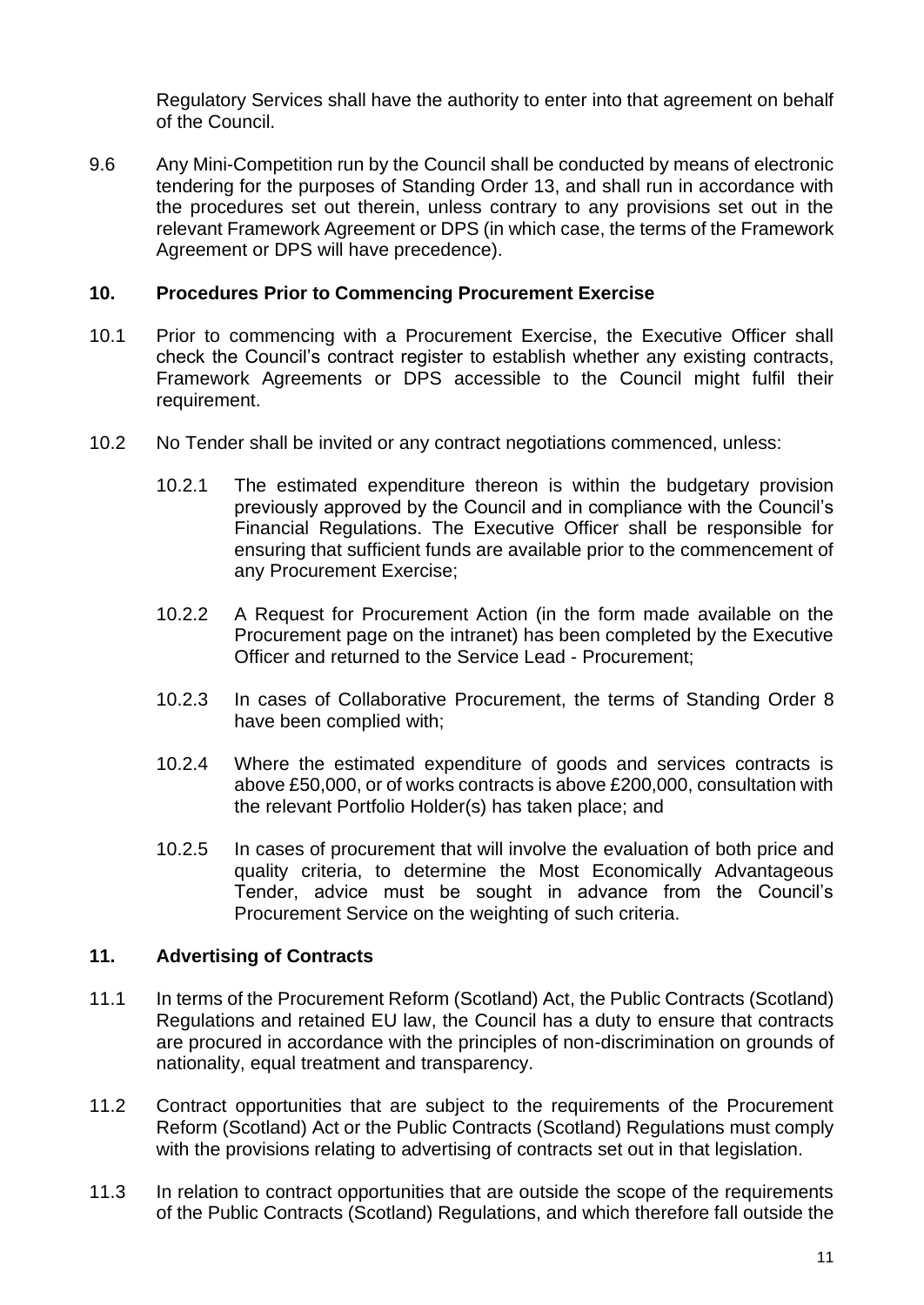scope of Standing Order 11.2**,** the Executive Officer (in consultation with the Service Lead - Procurement**)** must assess, on a case by case basis, the degree of advertising necessary to ensure that the contract opportunity will be subject to open competition, will satisfy the requirements of the principles of non-discrimination on grounds of nationality, equal treatment and transparency, and will achieve best value for the Council.

11.4 All contract opportunities shall be advertised using the National Advertising Portal; unless a decision has been reached by reason of either Standing Order 3.9 or Standing Order 22 that the contract opportunity is to be awarded without advertising.

## <span id="page-15-0"></span>**12. Tendering Procedures**

- 12.1 Procurement exercises shall be carried out by electronic means, unless the Director – Place considers that there are substantial reasons for not doing so (in which case Standing Order 12.2 shall apply).
- 12.2 The procedures set out in [Annex 1](#page-23-0) to these Standing Orders shall apply in place of Standing Orders 13 to 17 (*Submission of Tenders to Post Tender Negotiations*) in respect of the submission, opening and acceptance of non-electronic Tenders and communication with Tenderers in respect of any Procurement Exercise undertaken by the Council by hard copy means.

## <span id="page-15-1"></span>**13. Submission of Tenders**

- 13.1 Every set of Contract Documents shall state:
	- 13.1.1 the nature and purpose of the contract for which Tenders are invited;
	- 13.1.2 that electronic tendering will be used in the procurement and that submission of Tenders will be subject to the Tenderer registering as a user of the particular e-tendering platform chosen to host the process;
	- 13.1.3 the last date and time (in all cases being twelve noon) when Tenders will be received (noting in particular that any such timeous submission of an electronic Tender requires the Tender to have been submitted and uploaded in full onto the electronic tendering platform before the closing date and time; partial submissions will not be accepted);
	- 13.1.4 the website/ system details/ electronic address through which the electronic Tender is to be submitted;
	- 13.1.5 the period during which Tenders must remain open for acceptance;
	- 13.1.6 the format in which Tenders are to be submitted;
	- 13.1.7 the award criteria and weightings to be used in the evaluation of Tenders received, which shall be based on the Most Economically Advantageous Tender, as assessed on the basis of criteria linked to the subject-matter of the contract and appropriate to securing Best Value for the Council. The award criteria and weightings must not be changed once agreed and published in the Contract Documents.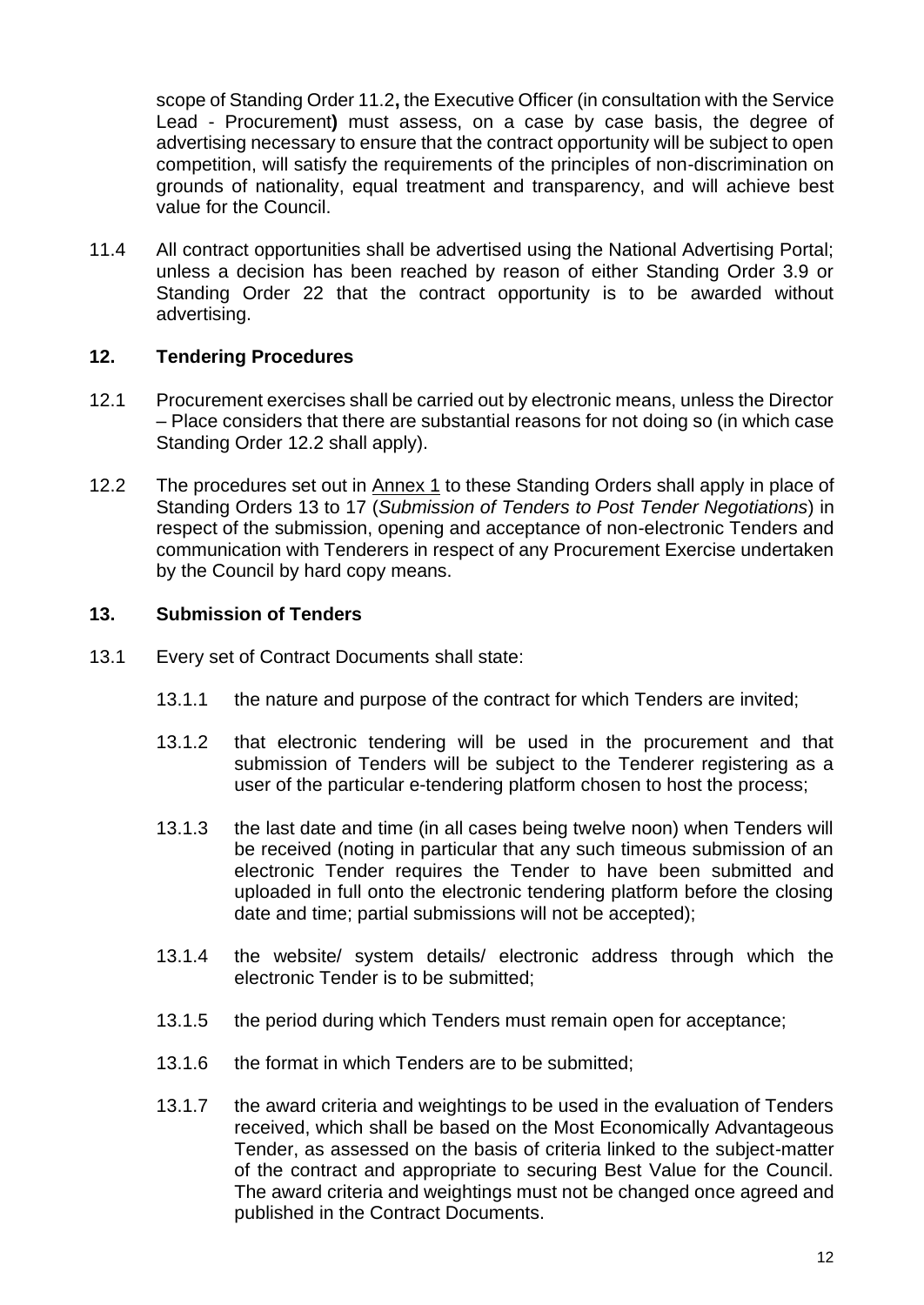- 13.1.8 that the Council is not bound to accept the Most Economically Advantageous Tender received;
- 13.1.9 any specific requirements regarding verification and authentication of the Tender submission and the signature of the person making that submission, as the Director – Place may direct as being necessary and appropriate;
- 13.1.10 the contact details and method of submitting all Tenderer queries during the Tender period; and
- 13.1.11 the duration of the contract period (including any extension options).
- 13.2 Every set of Contract Documents shall state that no Tender will be considered unless it is received at the website/ electronic address notified before the last date and time specified and is submitted in the format specified.

## <span id="page-16-0"></span>**14. Late Tenders**

- 14.1 No Tender submitted using electronic means will be considered unless it is received in the format and at the website/ electronic address specified in the contract documents and unless it is received prior to the deadline for the receipt of Tenders, all as stated in the Contract Documents.
- 14.2 Where a Tender is late due to a failure or lack of availability of the electronic tendering platform, and which is not attributable to the Tenderer or as the case may be their agent, the express approval of the Director – Place shall be required to admit the Tender for consideration.
- 14.3 Late Tenders, save where these have by exception been admitted for consideration in accordance with Standing Order 14.2 above, must remain unopened. The Tenderer must be advised as soon as possible (and in any event within 2 working days of all other Tenders being opened) that if the late Tender is not re-called within 14 days it will be deleted. At the same time, the Tenderer should be informed why the Tender is not being considered.

## <span id="page-16-1"></span>**15**. **Opening and Recording Tenders**

- 15.1 Tenders shall be kept unopened in a single secure electronic mailbox until after the expiry of the time limit for the receipt of Tenders.
- 15.2 All Tenders relating to the same contract shall be opened immediately one after the other during one session, as soon as practicable after the time and date specified for return of Tenders, and shall be opened by an officer from Procurement authorised and nominated by the Director - Place.

## <span id="page-16-2"></span>**16**. **Checking, Clarification and Evaluation of Tenders**

16.1 All Tenders shall be subject to checking for completeness and errors by the Executive Officer. Any arithmetical errors that result in a change to the pricing submitted should be documented.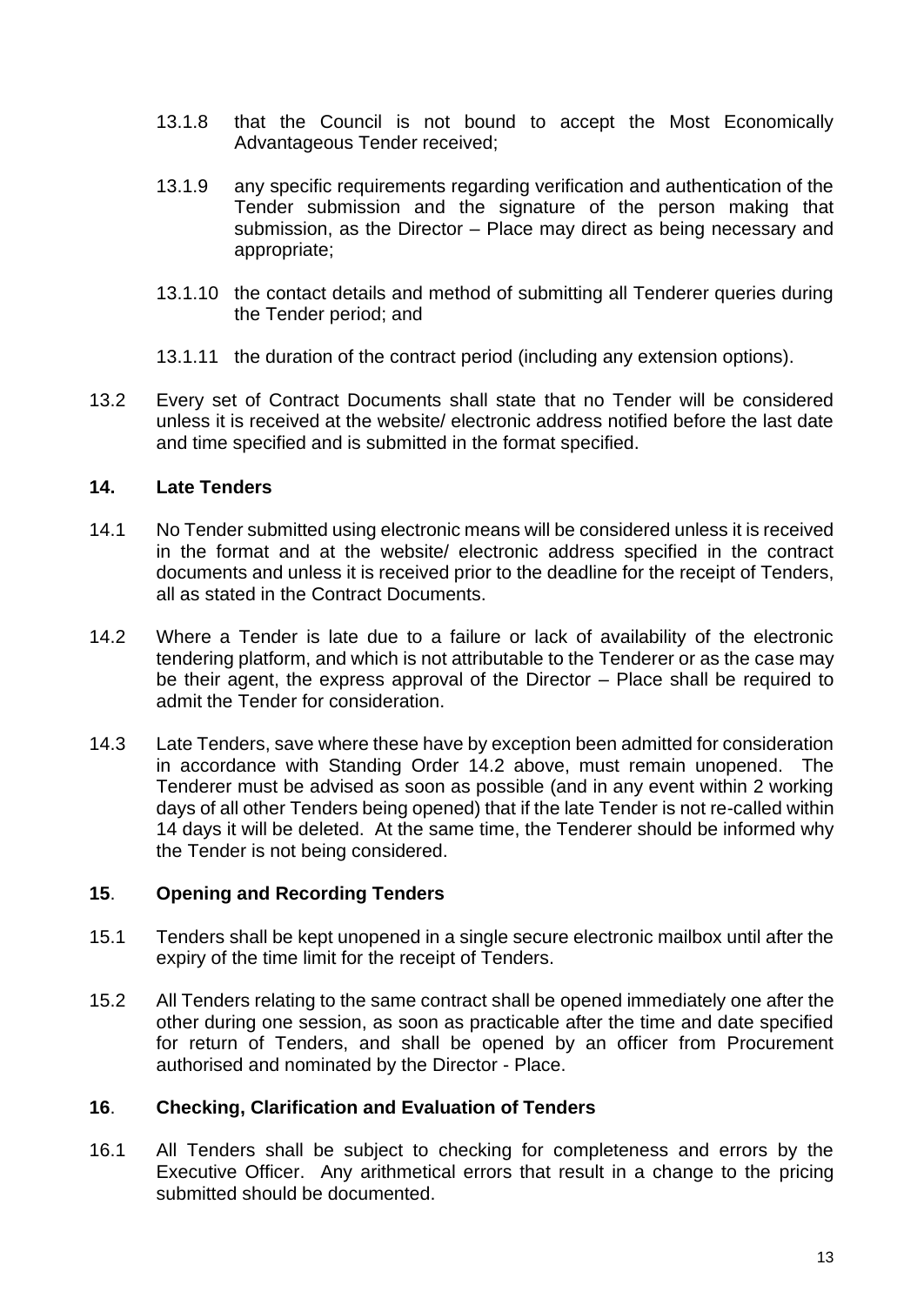- 16.2 Between the last date and time for the receipt of Tenders and the date on which a decision is taken as to which, if any, Tender is to be accepted, the Executive Officer may instruct members of his/ her staff or consultants to contact a Tenderer in respect of any Tender submitted in cases where such contact may be necessary to clarify the terms of the Tender or to effect any necessary adjustments but not otherwise for any reason.
- 16.3 Where any factor giving rise to post Tender communications is not specific to one tenderer, all Tenderers must be invited to participate in such communications. There must be no material change to the specification(s) and/ or criteria on which Tenders are to be assessed. If it becomes apparent that a material change is required, the Tender process must be recommenced with a revised specification or award criteria.
- 16.4 A full record of any contact between the Council and Tenderers (which shall include copies of all written communications) shall be kept and retained with each tenderer's original Tender.
- 16.5 This Standing Order shall not be used in any way to permit any Tenderer to amend their bid in a manner that allows them to improve their offer, nor to put other Tenderers at a disadvantage nor to distort competition. All Tenderers must be treated at all times equally and in an open, transparent and fair manner.
- 16.6 Tenders shall be evaluated strictly in accordance with the award criteria or price/ quality weighting agreed at the commencement of the Procurement Exercise and detailed in the Contract Documents.

## <span id="page-17-0"></span>**17. Post Tender Negotiations**

- 17.1 Once the evaluation of Tenders has been completed in accordance with Standing Order 16.6, the Executive Officer may instruct members of his/ her staff or consultants to enter into post Tender negotiations. Such negotiations shall take place only in circumstances where the Executive Officer:
	- 17.1.1 has identified the Tenderer who has submitted the Most Economically Advantageous Tender for a contract; and
	- 17.1.2 is satisfied that there is scope for improvement in the Tender received and that such negotiations will be in the best interests of securing Best Value and improved terms and conditions for the Council.
- 17.2 Post Tender negotiations may only be used with the Tenderer identified in terms of Standing Order 17.1.1.
- 17.3 Where it is considered possible that post Tender negotiations might apply, a clear indication will be given to prospective Contractors in the instructions to Tenderers that post Tender negotiations might be considered.
- 17.4 A full record (which shall include copies of all written communications) shall be kept by Procurement of all contracts where post Tender negotiations have been used and the written record will be retained with the original Tender. The written record will include the justification for authorising post Tender negotiations, the nature of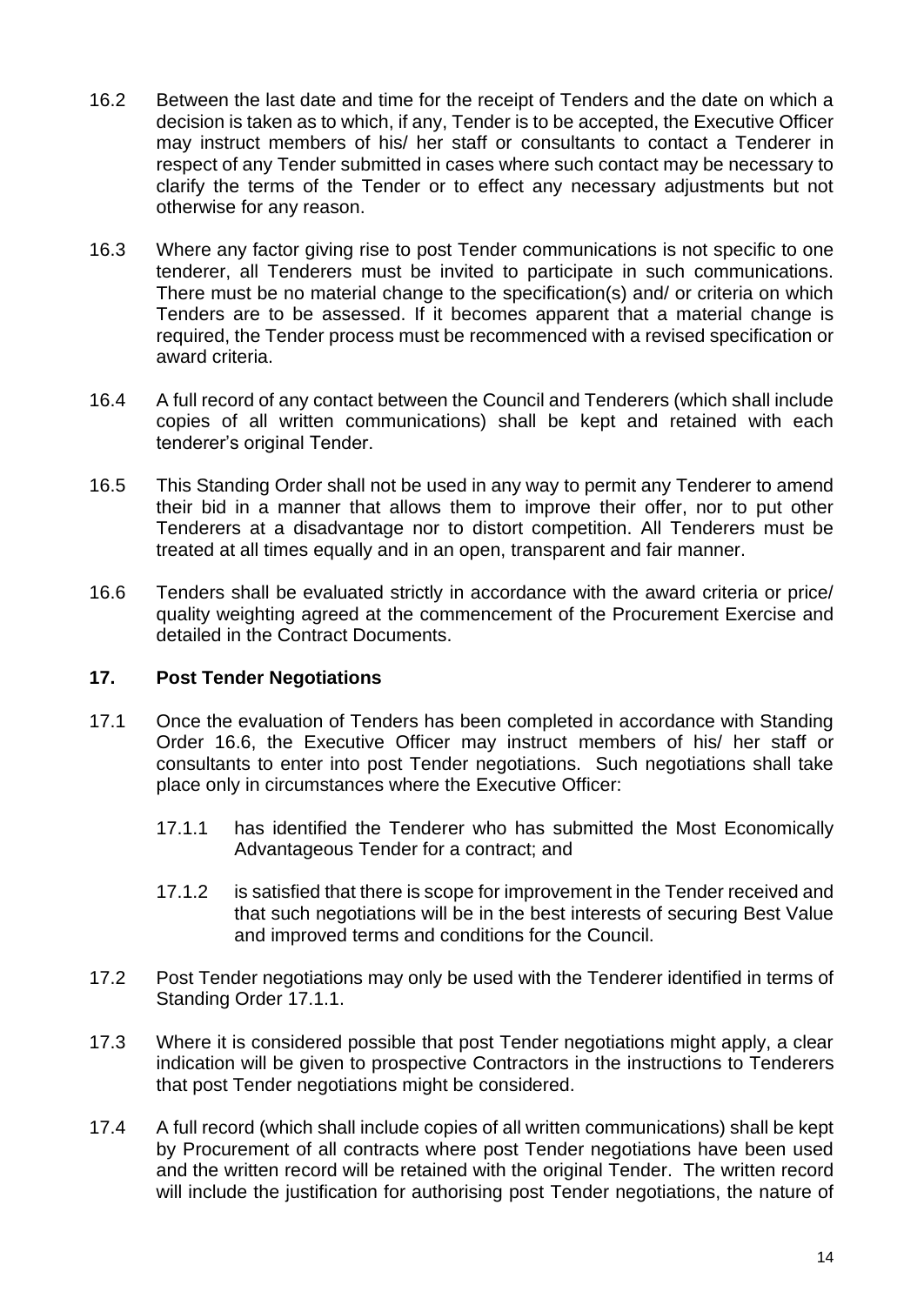the negotiations undertaken, the outcome of such negotiations and shall detail any additional terms agreed by the Council.

17.5 This Standing Order 17 shall not be used in any way to put any Tenderer at a disadvantage or to distort competition, and it shall not be used to make any change to the specification(s) and/ or criteria on which the identified Tender is to be assessed.

## <span id="page-18-0"></span>**18**. **Acceptance of Tenders**

- 18.1 Contracts shall be awarded subject to Standing Order 18.2 in accordance with the evaluation of award criteria.
- 18.2 Without prejudice to the specified award criteria for any Tender, authority to accept Tenders may be given by:
	- 18.2.1 the Executive Officer in the case of Tenders for the supply of goods or materials and the provision of services (valued in excess of £50,000) or the execution of works (valued in excess of £2,000,000) where the value or amount is within the budgetary provision approved previously by the Council and the Tender to be accepted is the lowest priced and Most Economically Advantageous Tender received (after checking); or
	- 18.2.2 the Executive Officer in the case of Tenders for the execution of works (valued below £2,000,000) where the value or amount is within the budgetary provision approved previously by the Council and the Tender to be accepted is the lowest priced (after checking) received; or
	- 18.2.3 the Executive Officer on the authority of the Council or Cabinet in the case of Tenders which exceed the budgetary provision approved previously by the Council; or
	- 18.2.4 the Executive Officer on the authority of the Council or Cabinet in any case where the Tender evaluated as the Most Economically Advantageous Tender is not the lowest priced tender received (after checking) by an amount exceeding 10 per cent of the lowest priced tender received.
- 18.3 If the Executive Officer recommends that none of the Tenders submitted should be accepted, he/ she shall notify all Tenderers accordingly, providing justification as to why the decision has been taken.

## <span id="page-18-1"></span>**19. Contracts Register**

19.1 The Director – Place shall keep and maintain a register of all awarded contracts having an estimated price or value of or exceeding £50,000. The register shall be compliant with the Public Contracts (Scotland) Regulations and the Procurement Reform (Scotland) Act and shall be referred to in these Standing Orders as the 'Contracts Register'.

## <span id="page-18-2"></span>**20**. **Nomination of Sub-Contractor**

20.1 Where a contract provides for the nomination by the Executive Officer of a Sub-Contractor or supplier for the execution of works or supply of goods or materials or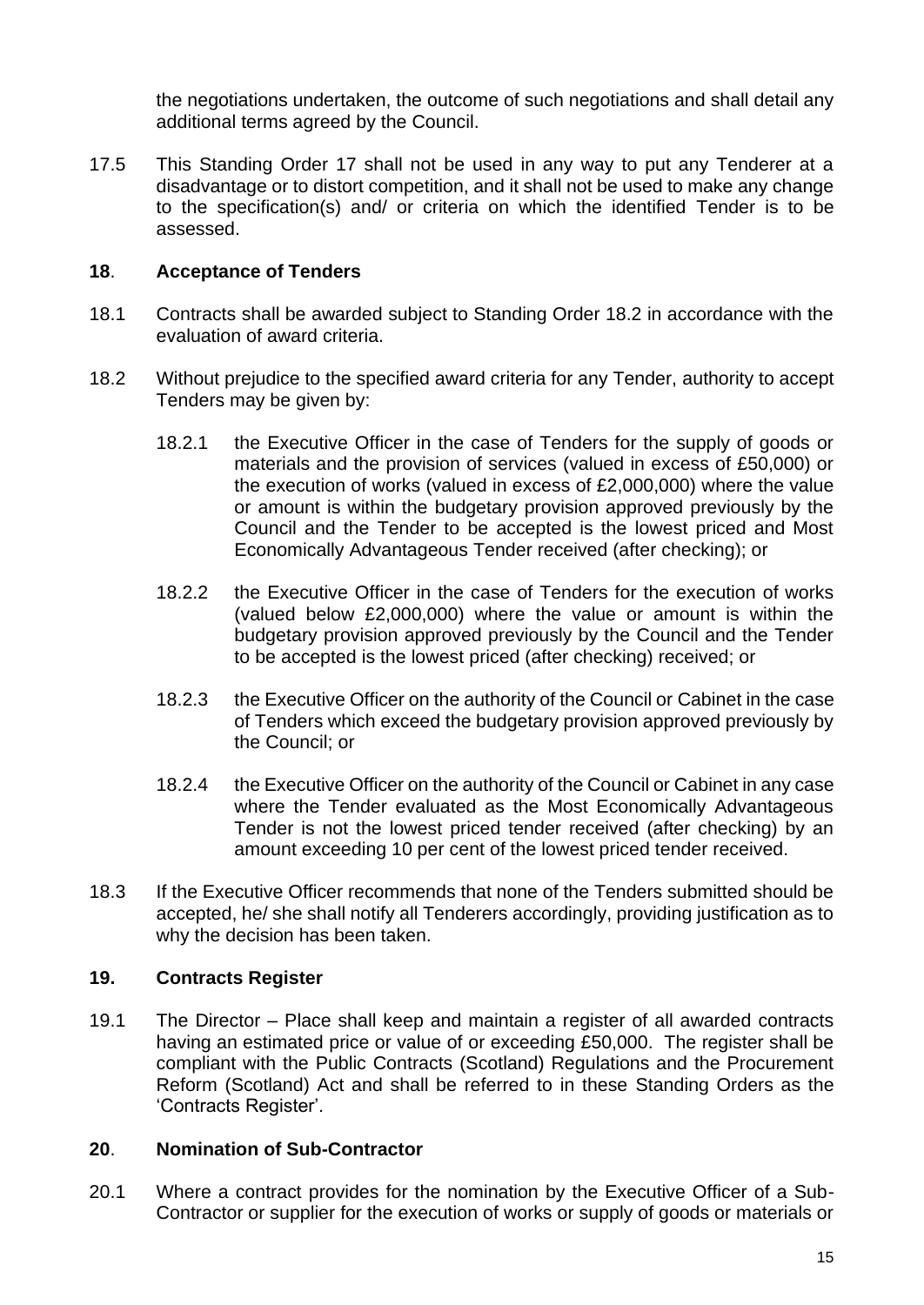for the provision of services, the provisions of these Contract Standing Orders shall apply, (with the necessary changes having been made), to the procurement, Tender and award process.

20.2 The Executive Officer is hereby authorised to nominate the Tenderer of the Most Economically Advantageous Tender (as appropriate in accordance with the award criteria stated in the invitation to Tender documentation) as Sub-Contractor.

## <span id="page-19-0"></span>**21**. **Serial and Phased Works Contracts**

21.1 Where the Executive Officer considers that Tenders should be obtained for a series of related works projects or for phased works projects, he/ she shall first obtain the approval of the appropriate Panel to that course of action both in respect of the execution of the works and the proposed serial Tender process.

## <span id="page-19-1"></span>**22. Authority to Negotiate Contract without Prior Advertisement**

- 22.1 If, after consultation with the Head of Legal, HR and Regulatory Services, the Executive Officer decides that, in accordance with the terms of either the Procurement Reform (Scotland) Act or the Public Contracts (Scotland) Regulations, for contracts above the threshold at which these Standing Orders Relating to Contracts apply (see table at 3.5), £50,000 for goods and services and £200,000 for works respectively, there are circumstances or reasons which justify the negotiation of a contract with any Contractor, without prior advertisement and competition, he/ she shall, before entering into negotiations, first obtain the approval of the Cabinet in respect of the proposed negotiation of the contract to be awarded and the person with whom the contract is to be negotiated.
- 22.2 In seeking prior approval in terms of Standing Order 22.1, the Executive Officer shall submit to the Panel a report detailing the nature of the contract (including, where appropriate, the identity of any collaborative partners) and the reasons which are considered to justify the proposed negotiation without advertisement and competition, and which shall provide a fully reasoned assessment made in relation to the Council's obligations arising from the Procurement Reform (Scotland) Act and/ or the Public Contracts (Scotland) Regulations and/ or any retained EU law.

## <span id="page-19-2"></span>**23. Periodic Supplies**

23.1 Where a contract is for the supply of goods or services which will require to be delivered from time to time during a specified period the requirements of Standing Orders 8 to 19 shall be carried out only once prior to the commencement of such period. This will apply to term contracts and Framework Agreements where Calloff Contracts are ordered throughout the term of the contract.

## <span id="page-19-3"></span>**24. Contractual Matters**

## 24.1 *Form of Contract and Terms and Conditions*

Except where otherwise agreed by the Head of Legal, HR and Regulatory Services, every contract shall be in writing, shall be signed by the appropriate Executive Officer or other officer specifically authorised by him/ her for the purpose and shall be subject to the laws of Scotland and the jurisdiction of the Scottish Courts.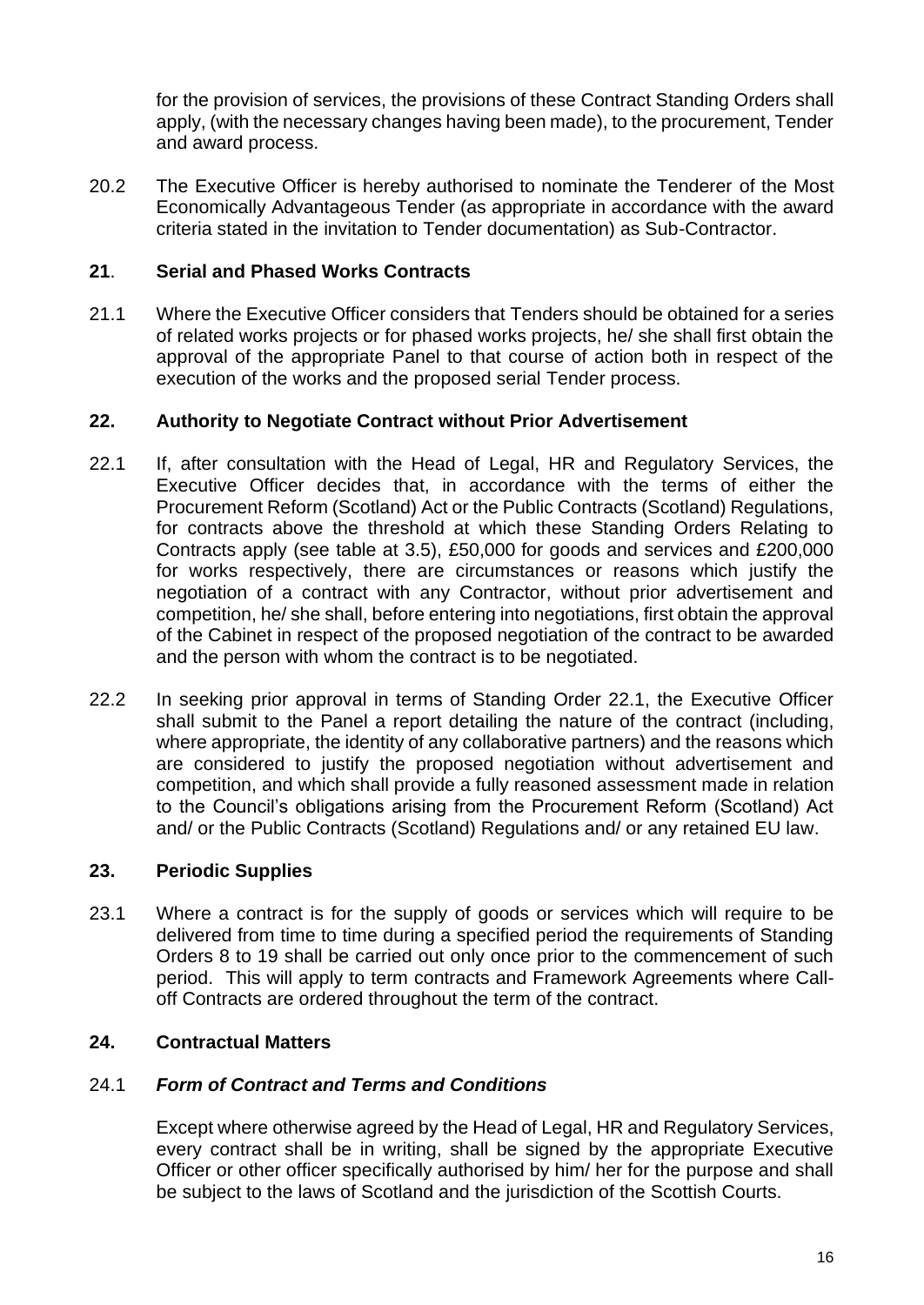## 24.2 *Equal Opportunity in Employment*

During the Procurement Exercise and before entering into a contract, the Council shall obtain from the Contractor an assurance in writing that, to the best of its knowledge and belief it has complied with all statutory requirements in respect of ensuring equal opportunity in employment; and that it is not unlawfully discriminating within the meaning and scope of the provisions of the on the Equality Act 2010 (or any statutory modification or re-enactment thereof) including but not limited to discrimination on grounds of gender, marital or civil partnership status, race, disability, gender reassignment, religion or belief, sexual orientation, age, pregnancy or maternity leave.

## 24.3 *Prevention of Collusion and Corrupt or Illegal Practices*

Every contract shall contain a clause entitling the Council to cancel the contract and to recover from the Contractor the amount of any loss resulting from such cancellation if the Contractor or its representative (whether with or without the knowledge of the Contractor) shall have practised collusion in Tendering for the contract or any other contract with the Council or shall have employed any corrupt or illegal practices either in the obtaining or execution of the contract or any other contract with the Council.

## 24.4 *Assignation and Sub-Contracting*

In every contract, there shall be included a provision whereby:

- 24.4.1 the Contractor shall be prohibited from transferring, assigning or subcontracting a contract or any part thereof without the prior written consent of the Council; and
- 24.4.2 the Contractor shall be prohibited from changing any Sub-Contractors from those noted in the Contract Documents without the prior written consent of the Council.

## 24.5 *Industry Standards*

Where there is a recognised international or British Standards Specification or British Standard Code of Practice applicable to any commodity or service at the date of the invitation to Tender, the Contract Documents shall require that, as the case may be, all goods and materials used or supplied, all services rendered, and all workmanship undertaken shall at least meet the requirements of that standard. In the absence of any such recognised standard, the Contract Documents shall require an appropriate equivalent standard be used.

## 24.6 *Copyright*

The Executive Officer shall, in so far as practicable, ensure that in contracts for the commissioning of reports, research, graphics, design, media and other consultancy services to which copyright applies, that whilst copyright in the work vests in the Contractor, the Council has royalty free rights to utilise the information provided in relation to the continued development of the specific project and subsequent related projects.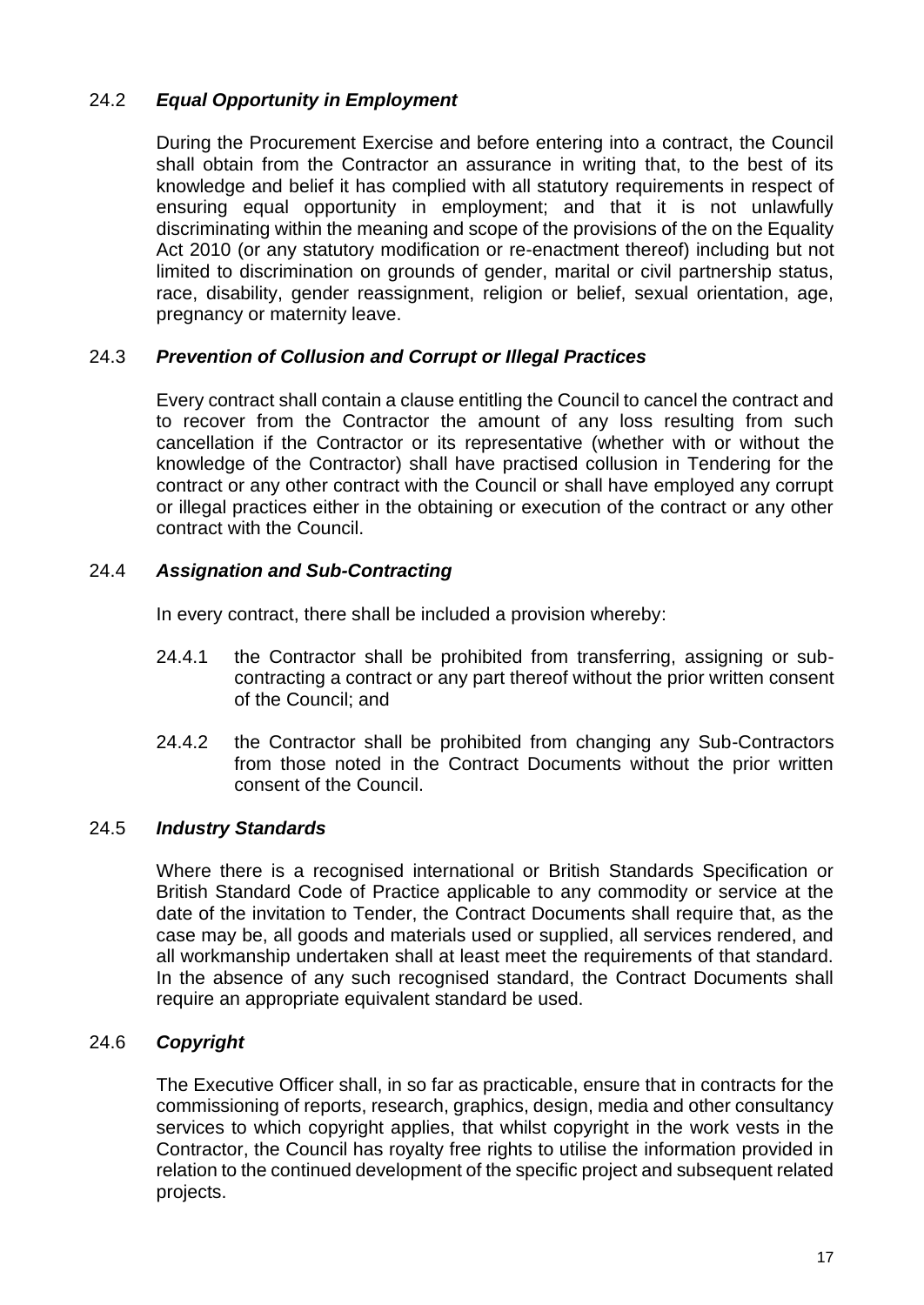## 24.7 *Health and Safety*

- 24.7.1 Every Contractor appointed by or on behalf of the Council shall be required to comply with current Health and Safety legislation and approved Codes of Practice, as may be applicable to the contract. The Executive Officer will have the ultimate decision as to whether a Contractor's Health and Safety qualification is equal to that required by the Council or in an approved form.
- 24.7.2 In the case of contracts for construction type works, in addition to the aforementioned, Contractors appointed by or on behalf of the Council shall be required to hold either Contractors Health and Safety Scheme (CHAS), Safety Schemes in Procurement (SSIP) or equal and shall be required (prior to entering a contract) to exhibit an approved letter of compliance or accreditation certificate.

## 24.8 *Insurance*

Every contract shall contain a clause requiring the Contractor to take out and maintain, for the duration of the contract, such insurance cover for such amounts as the Executive Officer may deem relevant to the contract, including, if appropriate, but not restricted to:

- 24.8.1 Employers Liability Insurance;
- 24.8.2 Public (Third party) Liability Insurance;
- 24.8.3 Professional Indemnity Insurance, which shall remain in force for a period of 6 years beyond the end of the contract;
- 24.8.4 Other such specialist classes of insurance as advised by the Head of Legal, HR and Regulatory Services.

## 24.9 *Bonds and Parent Company Guarantees*

Where considered appropriate by the Executive Officer**,** the Council shall require the Contractor to take out a bond, obtain and deliver a formal parent company guarantee or provide other sufficient security for the due performance of the contract.

## 24.10 *Sustainability and Community Benefits*

Where relevant and proportionate and in accordance with the terms of the Procurement Reform (Scotland) Act:

- 24.10.1 Every contract shall set out the Council's commitment to sustainable development, including sustainability in procurement and that the Contractor or supplier must take all reasonable steps to provide products and services that are designed for sustainability, as well as safety and minimise the environmental impacts that arise from their delivery or use.
- 24.10.2 Community Benefits clauses, which are mandatory for contracts over £50,000, should be considered to cover, for example, training proposals,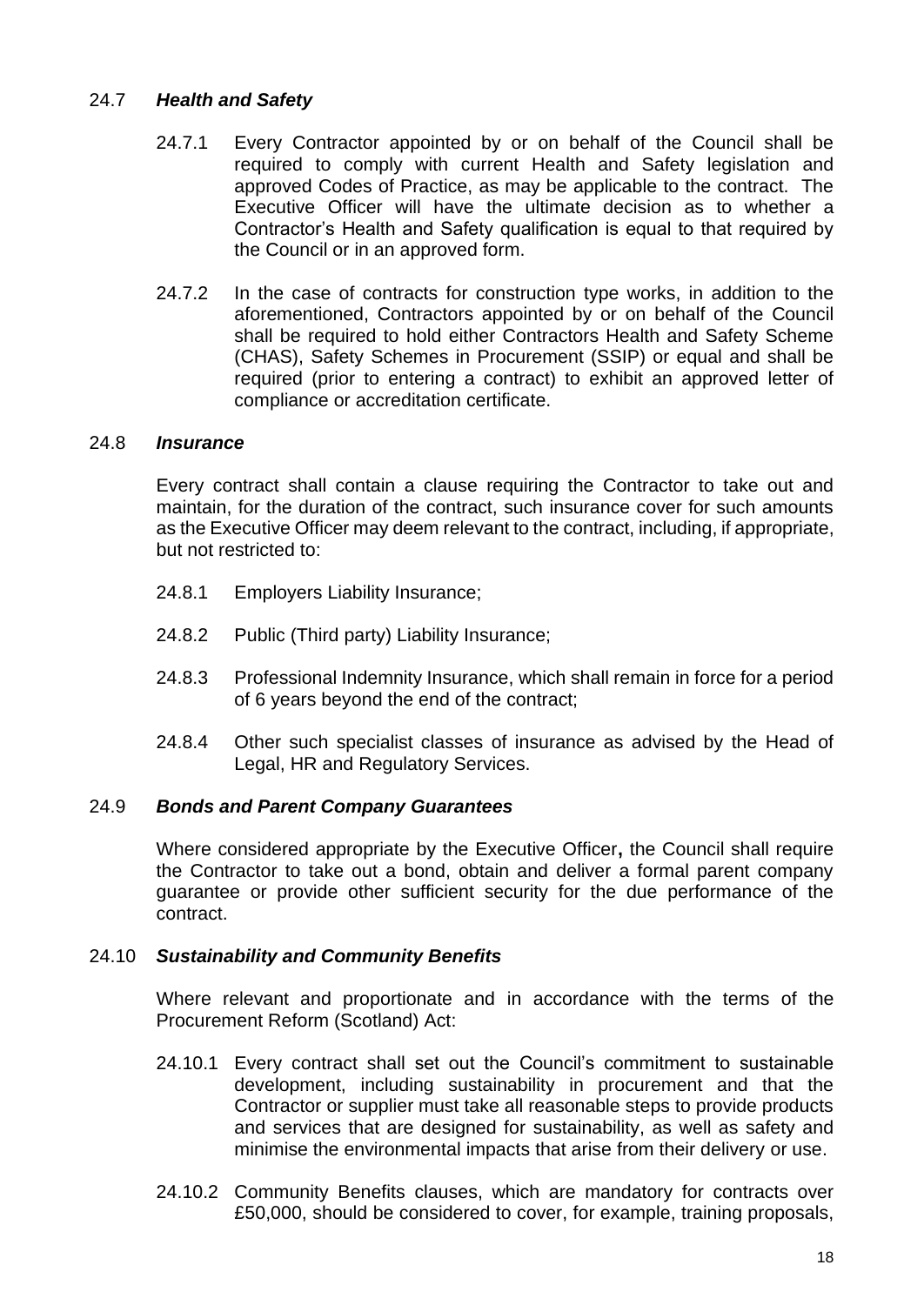intentions regarding the provision of apprenticeships and employment opportunities, local SME, social enterprise and supply chain development, proposals to generate local economic opportunities and development and general investment proposals for local communities. This list of examples is not exhaustive.

24.10.3 Every contract shall set out the Council's commitment to fair working practices, the Scottish Government's Fair Work framework and that the Council expects Contractors or suppliers to take a similarly positive approach as part of a fair and equitable employment and reward package for their staff. Every contract shall also set out that the Council is committed to proactively vetting our supply chain to ensure no instances of modern slavery are taking place.

## 24.11 *Variation and Termination*

Every contract shall contain provisions allowing for the contract to be varied or amended, and allowing for the contract to be terminated in certain circumstances. The Executive Officer may exercise any power on behalf of the Council to:

- 24.11.1 Vary or amend any terms of a contract, provided: (i) the proposed variation or amendment will not in the view of the Executive Officer constitute a material difference to the terms originally agreed between the Council and Contractor; and (ii) the variation has been approved by the Head of Legal, HR and Regulatory Services; and
- 24.11.2 Terminate any contract or to terminate the Council's participation in a Framework Agreement or DPS, but only following consultation with the Head of Legal, HR and Regulatory Services and subject to their being satisfied that it is reasonable and in the interests of the Council to exercise that power.

## <span id="page-22-0"></span>**25. Application to Procurement Consultants**

- 25.1 Any agent or consultant (not being an officer of the Council) who is to be responsible to the Council for the procurement of a contract on its behalf shall, in relation to that contract:
	- 25.1.1 comply with these Contract Standing Orders as though he/ she were an officer of the Council;
	- 25.1.2 at any time during the carrying out of the contract, produce, on request, to the Executive Officer, all records maintained by him/ her in relation to the contract; and
	- 25.1.3 on completion of the contract, transmit all such records to the Executive Officer.

## **1 July 2022**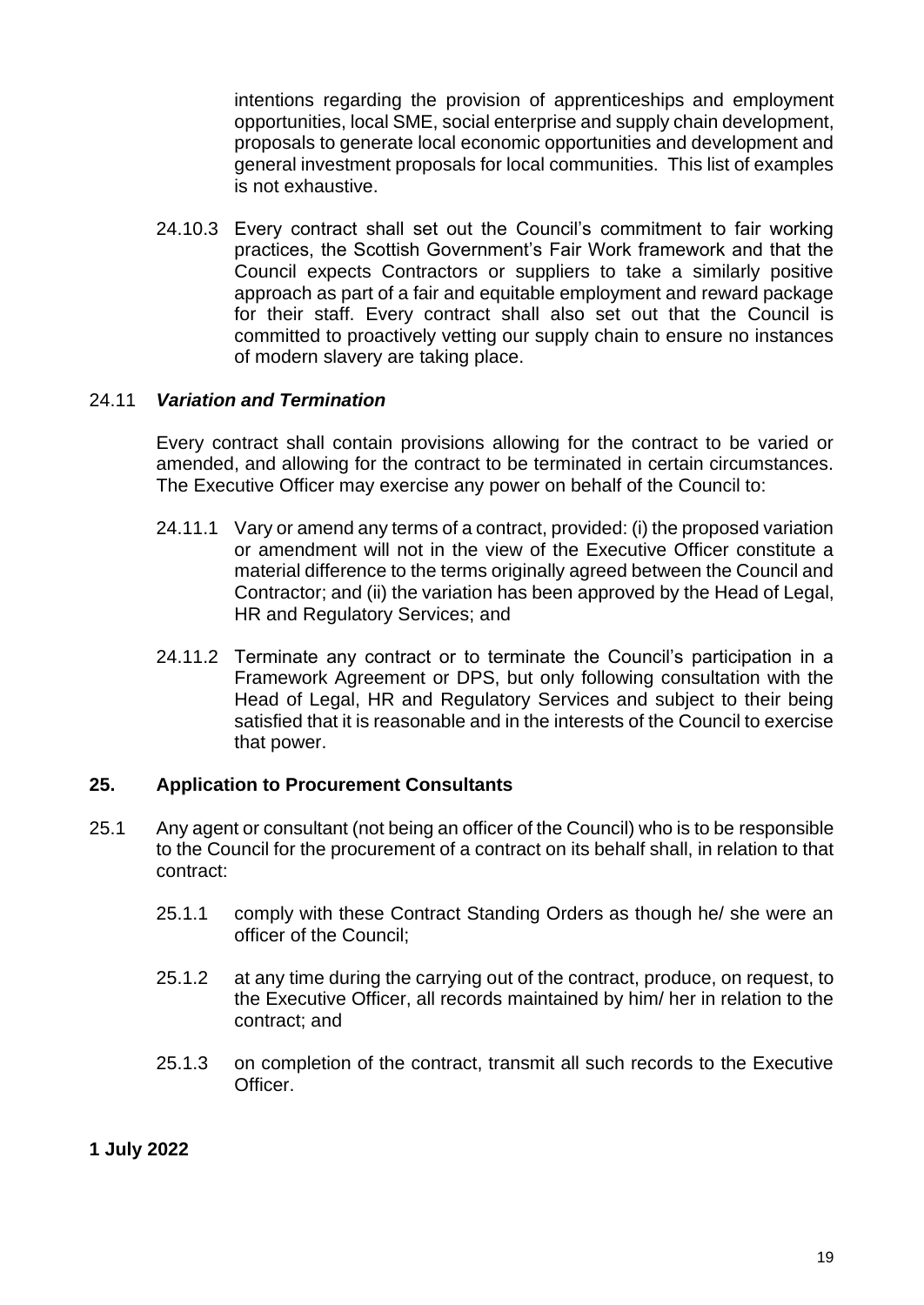## **Procedures for Paper Tendering**

## <span id="page-23-0"></span>**A. Introduction**

A.1 In accordance with Standing Order 12.2, the following procedures are to apply in place of Standing Orders 13 to 17 in respect of any Procurement Exercise undertaken by the Council by hard copy means.

## **B. Submission of Paper Tenders**

- B.1 Every set of Contract Documents shall state:
	- B.1.1 the nature and purpose of the contract for which Tenders are invited;
	- B.1.2 the last date and time (in all cases being twelve noon) when Tenders will be received;
	- B.1.3 the address to which Tenders are to be sent;
	- B.1.4 the period during which Tenders must remain open for acceptance;
	- B.1.5 the award criteria and weightings to be used in the evaluation of Tenders received, which shall be based on the Most Economically Advantageous Tender to secure Best Value for the Council. The award criteria and weightings must not be changed once agreed and published in the Contract Documents.
	- B.1.6 that the Council is not bound to accept the Most Economically Advantageous Tender received;
	- B.1.7 the contact details and method of submitting all Tenderer queries during the Tender period; and
	- B.1.8 the duration of the contract period (including any extension options).
- B.2 Every set of Contract Documents shall state that no Tender will be considered unless it is received at the address notified before the last date and time specified and is submitted in a plain sealed envelope.

## **C. Late Tenders**

- C.1 Tenders received after the closing date and time for submission or received at a place other than as stated in the Contract Documents shall not be opened or considered.
- C.2 Late Tenders shall be marked as late and returned to the Tenderer within 2 working days of receiving it, together with an accompanying letter explaining why the Tender is not being considered. Such Tenders may be opened to ascertain the name of the tenderer, but no details of the Tender shall be disclosed, and a statement to this effect shall be included in all Contract Documents.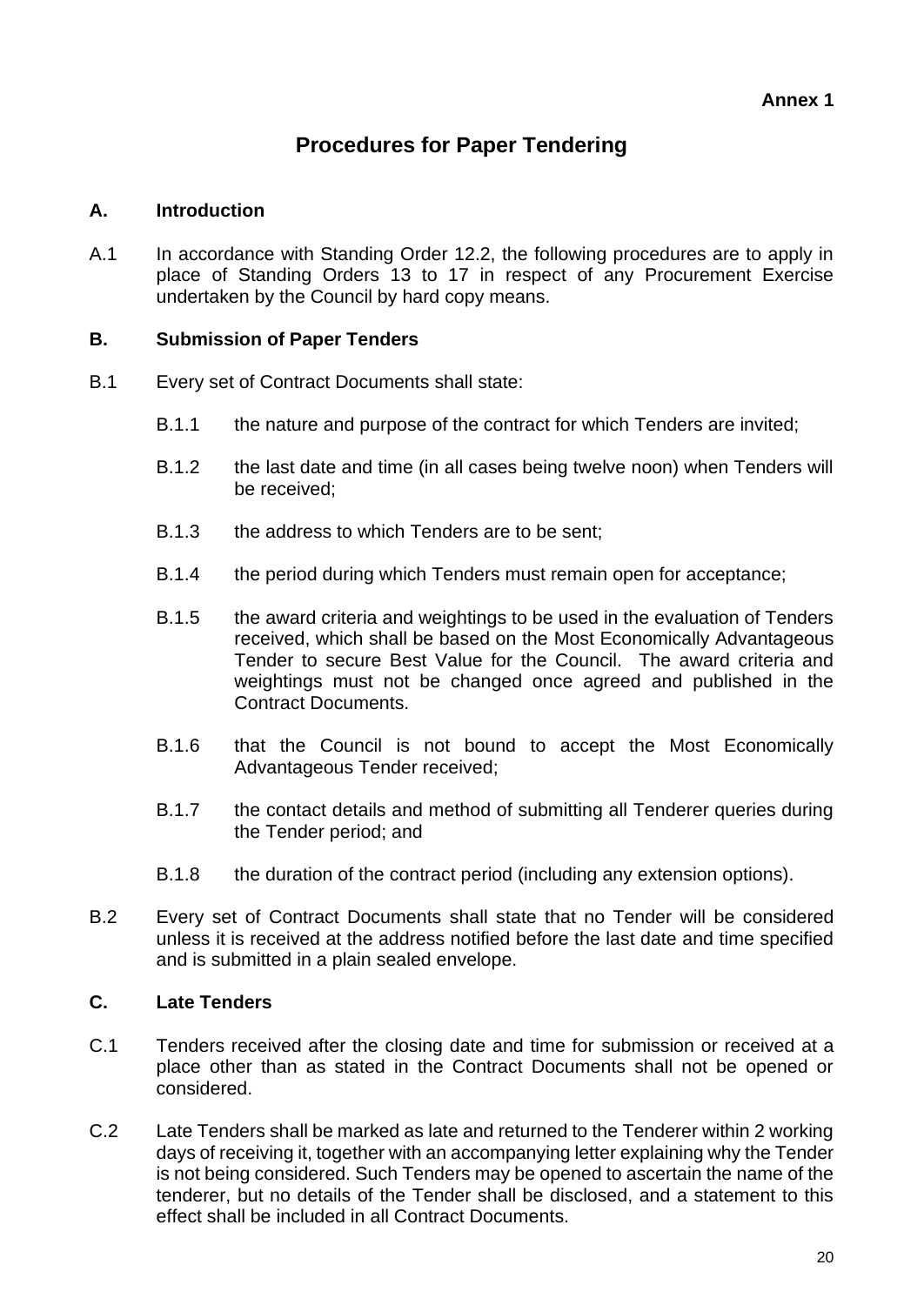## **D. Opening and Recording Tenders**

- D.1 All Tenders relating to the same contract shall be opened immediately one after the other during one session, as soon as practicable after the time and date specified for return of Tenders, and shall be opened in the presence of:
	- D.1.1 in the case of contracts where the estimated value or amount is below the relevant UK Find a Tender Service (FTS) Threshold, two officers nominated by the Director – Place, at least one of whom shall be an authorised officer from Procurement; and
	- D.1.2 in the case of contracts where the estimated value or amount equals or exceeds the relevant UK Find a Tender Service (FTS) Threshold, any member of the Council and an officer duly nominated by the Director - Place.
- D.2 The Tender Record Sheet (which shall be in the format of the template form available on the Procurement page of the intranet) shall be completed and signed by both officers or the Elected Member and officer, as the case may be at the time of opening the Tenders.
- D.3 In cases of urgency (during Council recess periods or otherwise), the Chief Executive shall be authorised to act in the absence of a member of the Council in terms of Standing Order D.1.2.

## **E. Checking, Clarification and Evaluation of Tenders**

- E.1 All Tenders shall be subject to checking for completeness and errors by the Executive Officer. Any arithmetical errors that result in a change to the pricing submitted should be documented, signed and dated.
- E.2 Between the last date and time for the receipt of Tenders and the date on which a decision is taken as to which, if any, Tender is to be accepted, the Executive Officer may instruct a member of his/ her staff or consultants to contact a Tenderer in respect of any Tender submitted in cases where such contact may be necessary to clarify the terms of the Tender or to effect any necessary adjustments but not otherwise for any reason.
- E.3 Where any factor giving rise to post Tender communications is not specific to one tenderer, all Tenderers must be invited to participate in such communications. There must be no material change to the specification(s) and/ or criteria on which Tenders are to be assessed. If it becomes apparent that a material change is required, the Tender process must be recommenced with a revised specification or award criteria.
- E.4 A full record of any contact between the Council and Tenderer (which shall include copies of all written communications) shall be kept and retained with the tenderer's original Tender.
- E.5 This Standing Order shall not be used in any way to permit any Tenderer to amend their bid in a manner that allows them to improve their offer, nor to put other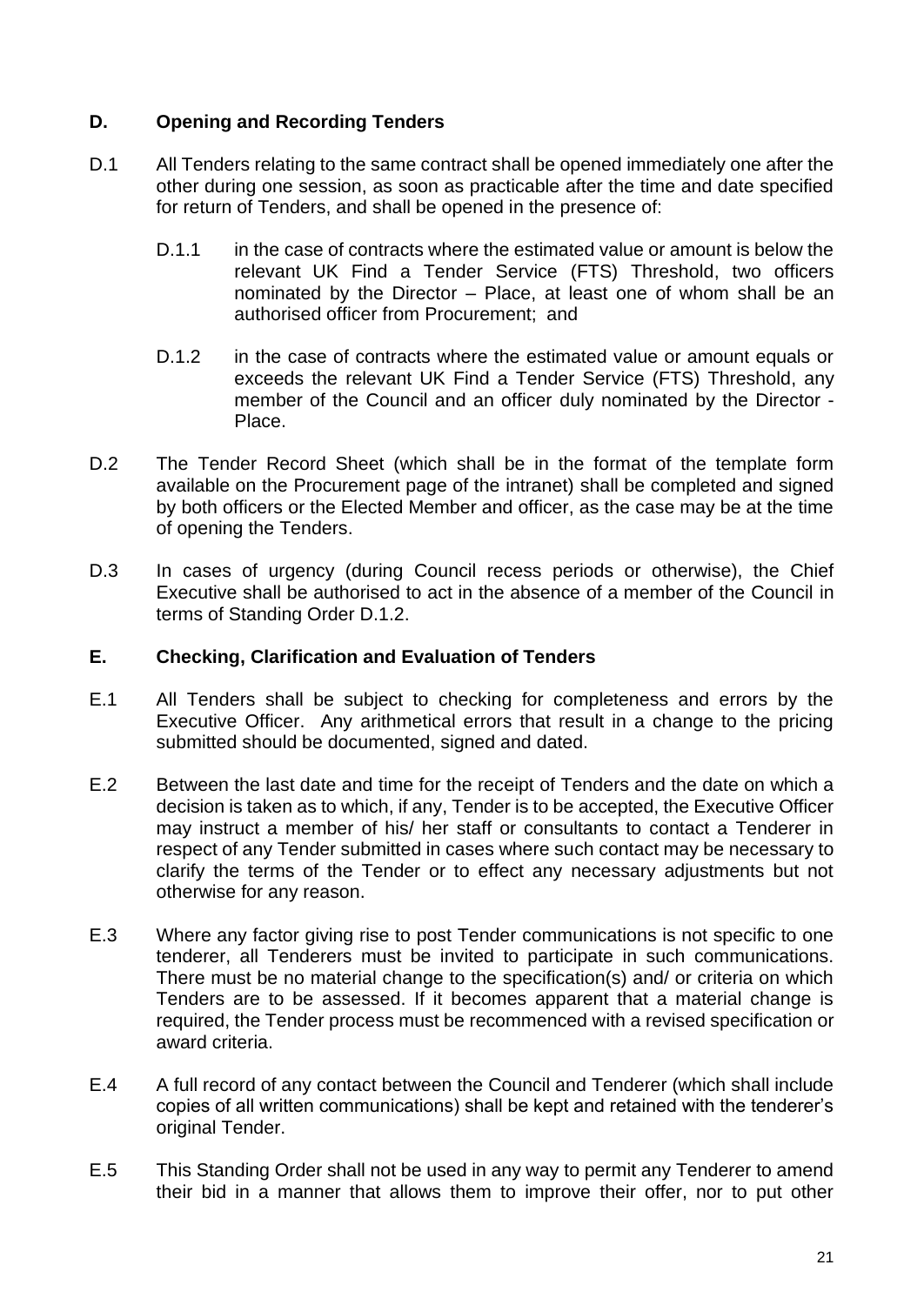Tenderers at a disadvantage nor to distort competition. All Tenderers must be treated at all times equally and in an open, transparent and fair manner.

E.6 Tenders shall be evaluated strictly in accordance with the award criteria or price/ quality weighting agreed at the commencement of the Procurement Exercise and detailed in the Contract Documents.

## **F. Post Tender Negotiations**

- F.1 Once the evaluation of Tenders has been completed in accordance with paragraph E.6 above, the Executive Officer may instruct a member of his/ her staff or consultants to enter into post Tender negotiations. Such negotiations shall take place only in circumstances where the Executive Officer has:
	- F.1.1 identified the Tenderer who has submitted the Most Economically Advantageous Tender for a contract; and
	- F.1.2 is satisfied that there is scope for improvement in the Tender received and that such negotiations will be in the best interests of securing Best Value and improved terms and conditions for the Council.
- F.2 Post Tender negotiations may only be used with the Tenderer identified in terms of Standing Order F.1.1.
- F.3 Where it is considered possible that post Tender negotiations might apply, a clear indication will be given to prospective Contractors in the instructions to Tenderers that post Tender negotiations might be considered.
- F.4 A full record (which shall include copies of all written communications) shall be kept by Procurement of all contracts where post Tender negotiations have been used and the written record will be retained with the original Tender. The written record will include the justification for authorising post Tender negotiations, the nature of the negotiations undertaken, the outcome of such negotiations and shall detail any additional terms agreed by the Council.
- F.5 This Standing Order shall not be used in any way to put any Tenderer at a disadvantage or to distort competition, and there must be no material change to the specification(s) and/ or criteria on which the identified Tender is to be assessed.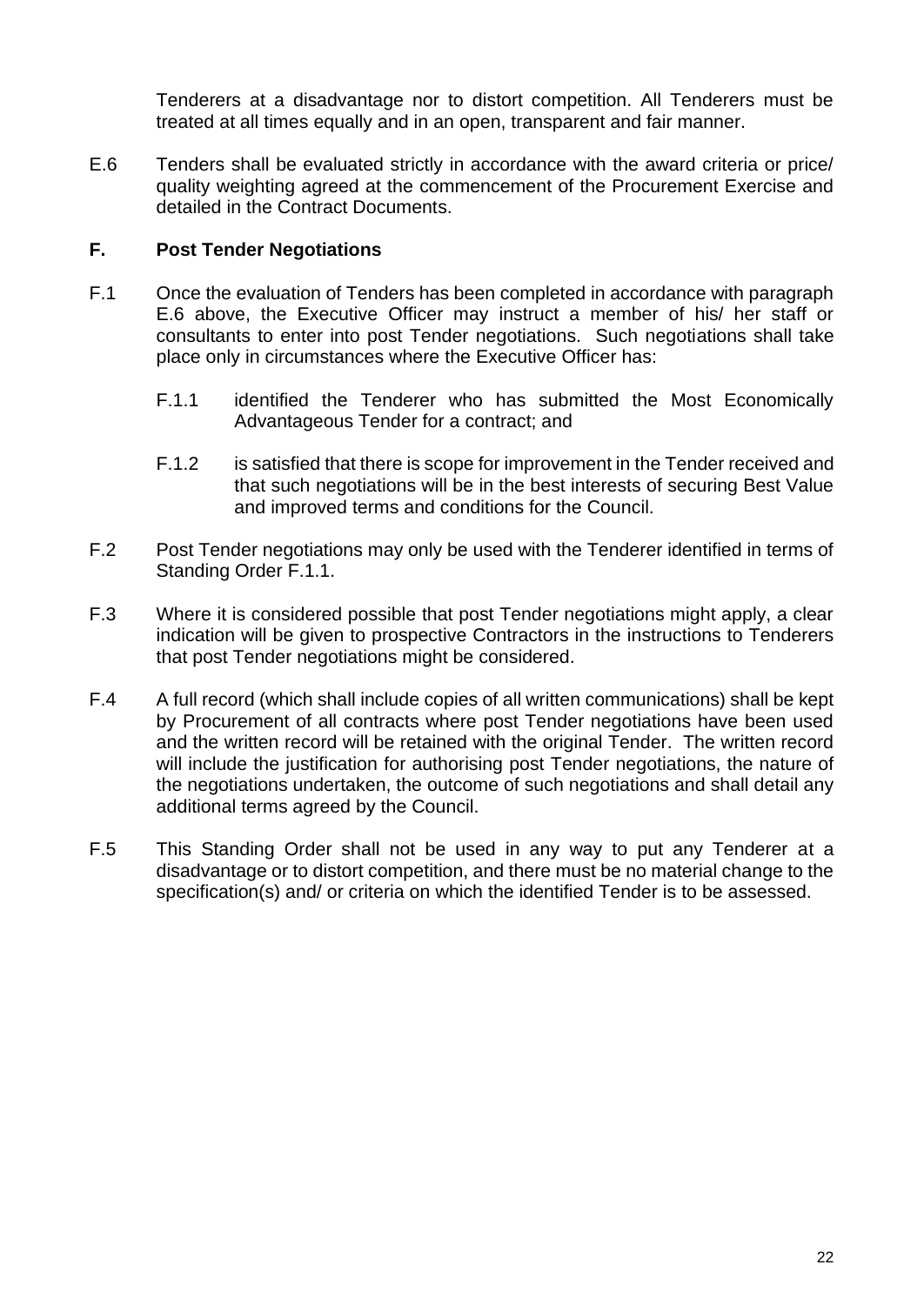## <span id="page-26-0"></span>**Procedures for Commissioning of Health or Social Care Services**

## **A. Introduction**

- A.1 In accordance with Standing Order 3.9, the Contract Standing Orders shall apply to the procurement of contracts for Health or Social Care Services subject to the special procedures set out in this Annex.
- A.2 These procedures are intended to accord with and reflect the principles set down in the [Statutory Guidance issued by Scottish Ministers in terms of the Procurement](http://www.gov.scot/Resource/0049/00496919.pdf)  [Reform \(Scotland\) Act 2014](http://www.gov.scot/Resource/0049/00496919.pdf) as well as the [Best Practice Guidance on the](http://www.gov.scot/Resource/0049/00498297.pdf)  [Procurement of Care and Support Services 2016](http://www.gov.scot/Resource/0049/00498297.pdf) issued in terms of the Procurement Reform (Scotland) Act.
- A.3 The term 'Executive Officer' means in the context of these Annex 2 procedures either the Depute Chief Executive and Director – People, the Director – Place or the Director - Health and Social Care.

## **B. Governing Bodies (Care Inspectorate)**

B.1 Unless the Executive Officer approves otherwise on a case by case basis, all Contractors providing Health or Social Care Services under a contract with the Council must be registered with Care Inspectorate (or its statutory successor(s)) or any other relevant regulatory bodies that are a mandatory requirement to the service provision.

## **C. Procedures for Procuring Contracts for Health or Social Care Services**

- C.1 In accordance with Standing Order 11.2, a contract for Health or Social Care Services that has an estimated value in excess of the UK Find a Tender Service (FTS) Threshold for Social and Other Specific Services must be procured by following a procedure that satisfies the Council's duties set out in the Public Contracts (Scotland) Regulations.
- C.2 In cases of procuring a contract for Health or Social Care Services that has an estimated value below the UK Find a Tender Service (FTS) Threshold for Social and Other Specific Services, the Executive Officer shall be responsible for deciding whether the particular contract is one which may be awarded without advertisement and competition, in accordance with section 12 of the Procurement Reform (Scotland) Act.
- C.3 In determining whether a contract for Health or Social Care Services may be awarded without advertisement and competition in terms of paragraph C.2, the Executive Officer shall take account of the individual circumstances of the contract, including the subject matter and estimated value of the contract, the specifics of the service sector concerned and the geographic location of the place of performance of the contract to identify firstly whether there is likely to be a cross-border interest in the contract. The Executive Officer, following consultation with the Service Lead - Procurement, may determine that there is no cross-border interest in the contract where: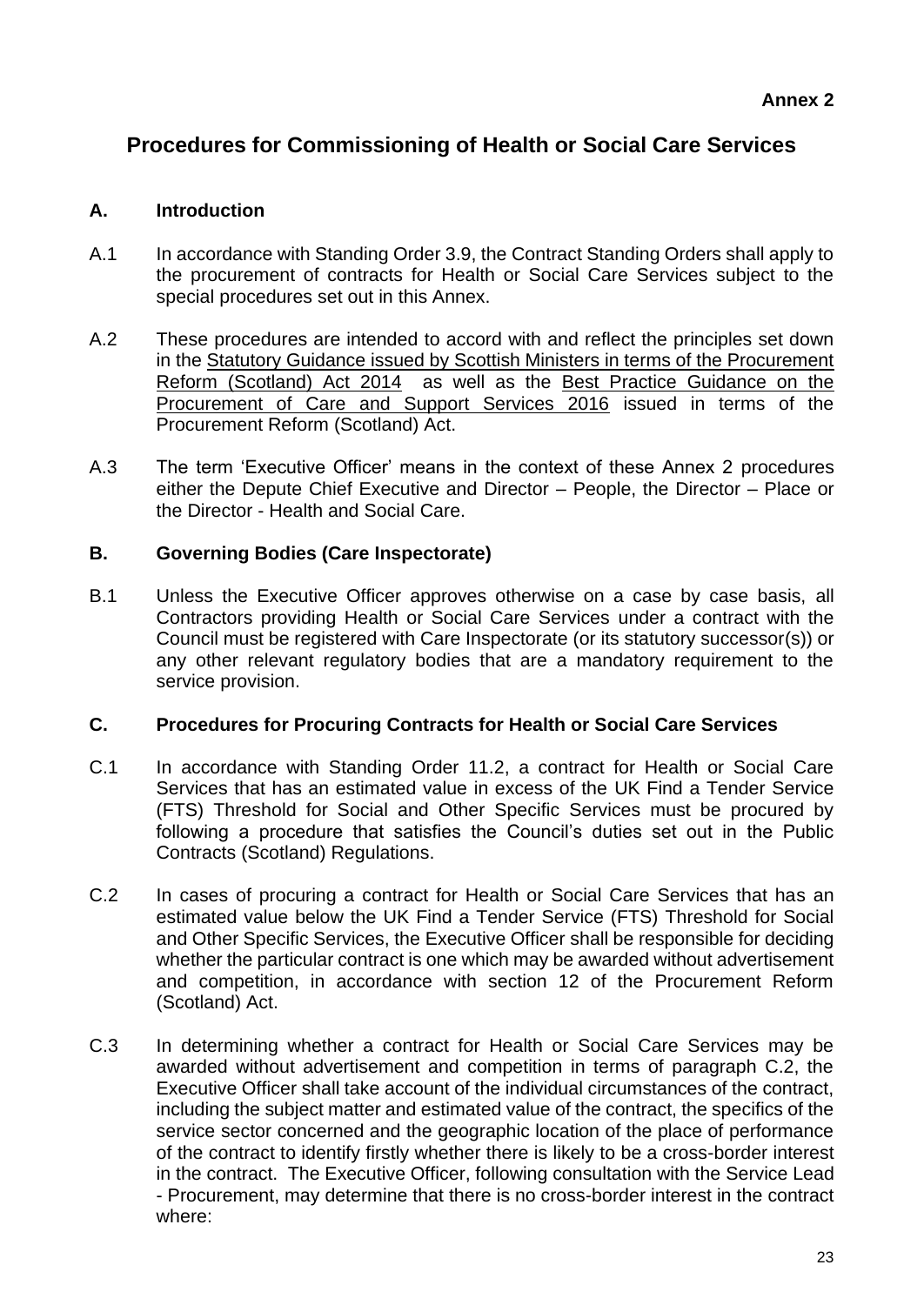- C.3.1 it can be demonstrated that the contract is of no interest to cross-border Contractors; and/ or
- C.3.2 the total sum to be paid under the contract is so low that cross-border Contractors would not be interested in bidding for the contract; and/ or
- C.3.3 the service is of such a specialised nature that no cross-border market of suitable Contractors exists; and/ or
- C.3.4 advertising the contract would result in the loss of a linked service.
- C.4 Where the Executive Officer decides under paragraphs C.2 and C.3 above that a contract is likely to attract a cross-border interest, it should be procured by way of a competitive process and it will be advertised in accordance with Standing Order 11 unless the Executive Officer decides that there are special circumstances justifying a departure from that requirement. Such decisions will be taken on a case by case basis and advertising may not be required where, for example:
	- C.4.1 the needs of the service user(s) concerned would be best met by a particular Contractor; and/ or
	- C.4.2 the existing Contractor(s) are the only Contractor(s) capable of delivering the service to meet the needs of the individual(s) concerned; and/ or
	- C.4.3 the nature of the service is such that it should not or cannot be adequately specified in advance because of the nature of the social care needs of the service user(s) concerned; and/ or
	- C.4.4 there are special circumstances such as ownership of land or property, geographic locations or particular skills or experience of Contractors of social care which limit the choice to one Contractor; and/ or
	- C.4.5 there are reasons of extreme urgency, brought about by unforeseen events which are not attributable to the Council.
- C.5 Where the Executive Officer decides under paragraphs C.2 and C.3 above that the principles of procurement from the Public Contracts (Scotland) Regulations do not apply to a contract for Health or Social Care Services, he/ she may also decide that Standing Order 12 shall not apply to that contract.
- C.6 The Executive Officer shall be required to maintain a list of all proposed contracts which he/ she decides do not require to be advertised on the basis of the determinations made under paragraphs C.2, C.3, C.4 or C.5 above. He/ she shall provide a copy of that list to the Elected Members once every 6 months. Any decisions taken under paragraphs C.2, C.3, C.4 or C.5, that neither advertising nor competition will be required for a particular contract shall be subject to review by the Executive Officer at regular intervals (and at least annually).
- C.7 The decisions (and subsequent review of those decisions) taken by the Executive Officer under this Annex 2 will all be fully documented. Any reasons for deciding that a proposed contract will not be advertised must be recorded and included on the list which is to go to the Elected Members under paragraph C.6.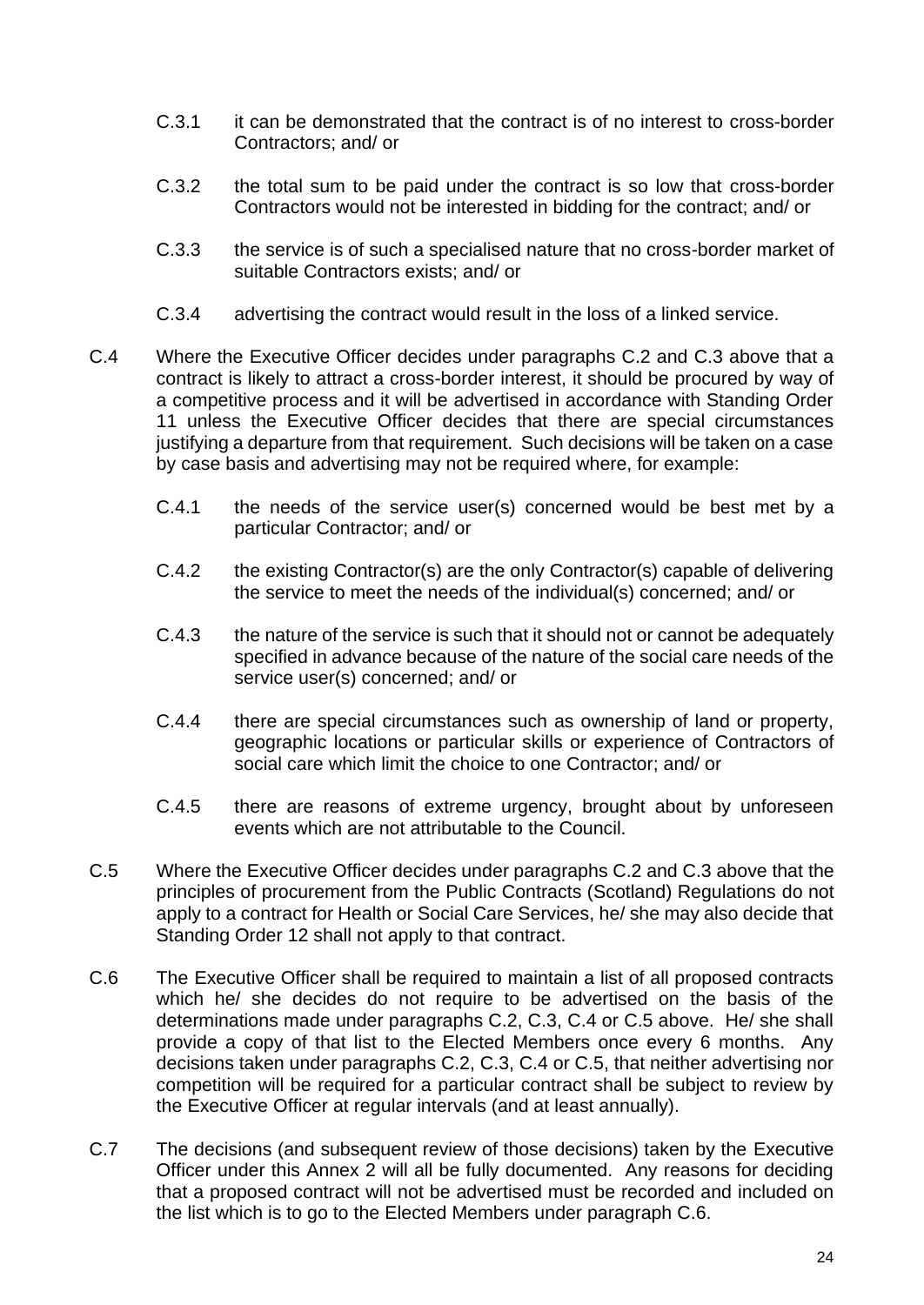C.8 In addition to demonstrating how Best Value will have been achieved, the contracting service will be responsible for evidencing the reasons referred to under paragraph C.6.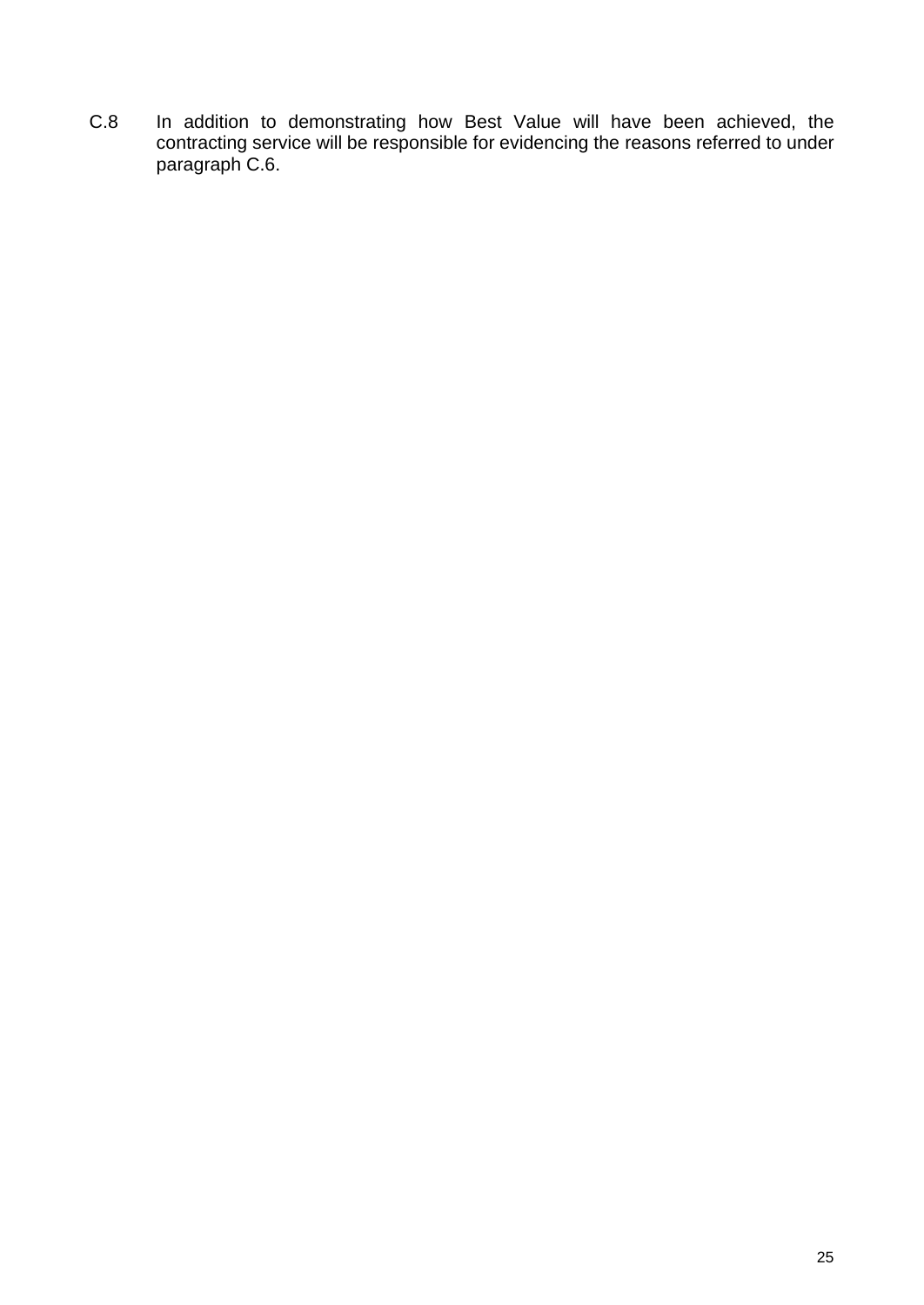# <span id="page-29-0"></span>**General Powers of Executive Officers**

# **under these Standing Orders**

| <b>SO</b><br><b>Number</b> | Duty/Power to                                                                                                                                                                                                                                                                                                                                                                       |
|----------------------------|-------------------------------------------------------------------------------------------------------------------------------------------------------------------------------------------------------------------------------------------------------------------------------------------------------------------------------------------------------------------------------------|
| 4.2.1                      | Determine whether a contract is urgently required to address a genuine<br>emergency situation to prevent or mitigate risk to life or damage                                                                                                                                                                                                                                         |
| 8.2                        | Determine whether it is in the best interests of the Council and in<br>accordance with best value to enter into a collaborative arrangement, for<br>the purposes of Standing Order 9                                                                                                                                                                                                |
| 8.5                        | Satisfy themselves that the principles of best value will be adhered to and<br>the best interests of the Council will be served, in entering a collaborative<br>arrangement where another public body takes the role as lead authority                                                                                                                                              |
| 8.6                        | Agree the parameters for the collaboration with appropriate officers in the<br>other public bodies and to record this in writing                                                                                                                                                                                                                                                    |
| 9.2                        | Seek to establish or participate in a framework agreement or DPS, where<br>he/ she deems that offers best value. Duty to consult with the Service Lead<br>- Procurement prior to acting under Standing Order 10.1                                                                                                                                                                   |
| 9.3                        | Establish a framework agreement or DPS and enter into call-off contracts,<br>in accordance with Standing Order 10.2                                                                                                                                                                                                                                                                 |
| 9.4                        | Award call-off contracts under framework agreements or DPS to which the<br>Council has access or is utilising                                                                                                                                                                                                                                                                       |
| 10.1                       | Consult the Council's contract register in order to establish whether any<br>existing contracts, framework arrangements or DPS are accessible to the<br>Council which would fulfil their requirement                                                                                                                                                                                |
| 10.2.1                     | Ensure that sufficient funds are available prior to the commencement of<br>any procurement exercise                                                                                                                                                                                                                                                                                 |
| 10.2.2                     | Complete a Request for Procurement Action and return the same to the<br>Service Lead - Procurement                                                                                                                                                                                                                                                                                  |
| 11.3                       | In consultation with the Service Lead - Procurement, assess the<br>appropriate competitive procedure to follow to ensure that the contract<br>opportunity will be subject to open competition, will satisfy the requirements<br>of the principles of non-discrimination on grounds of nationality, equal<br>treatment and transparency, and will achieve best value for the Council |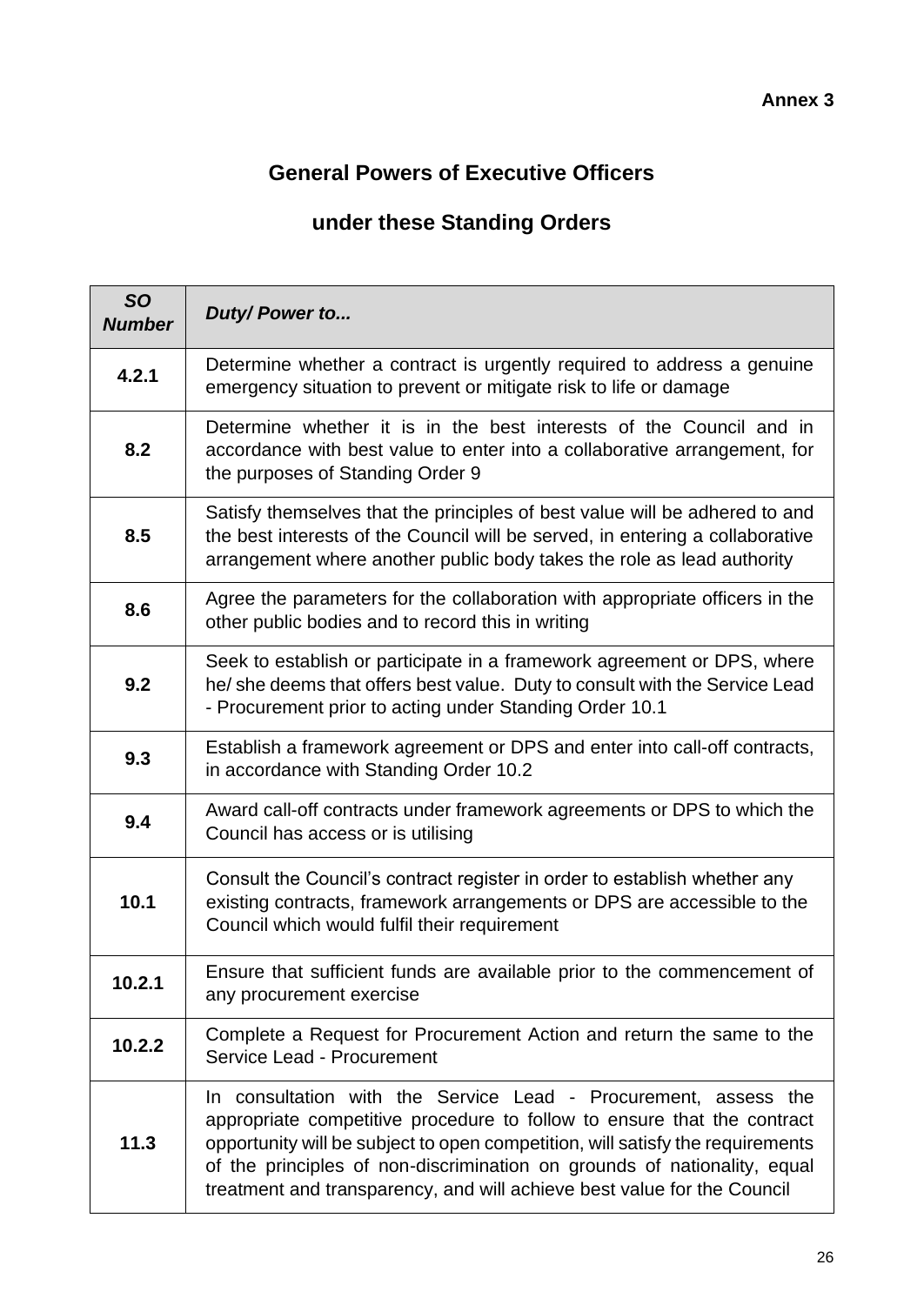| <b>SO</b><br><b>Number</b> | Duty/Power to                                                                                                                                                                                                                                                  |
|----------------------------|----------------------------------------------------------------------------------------------------------------------------------------------------------------------------------------------------------------------------------------------------------------|
| 15.2                       | Nominate officers to open electronic Tenders, at least one of whom shall<br>be an authorised officer from Procurement                                                                                                                                          |
| 16.1                       | Check all Tenders for completeness and errors                                                                                                                                                                                                                  |
| 16.2                       | Instruct officers to contact a Tenderer in respect of any Tender submitted                                                                                                                                                                                     |
| 17.1                       | Instruct officers to contact the Tenderer identified as offering the most<br>economically advantageous, to enter into post Tender negotiations; where<br>they are satisfied that there is scope for improvement in the price of the<br>tender                  |
| 18.2.1                     | Award a contract to the Most Economically Advantageous Tender (after<br>checking)                                                                                                                                                                              |
| 18.2.2                     | Award a contract for the execution of works (valued below £2,000,000) to<br>the lowest priced Tender (after checking)                                                                                                                                          |
| 18.2.3                     | Obtain the approval of the Council or Panel to award a contract in the case<br>of a Tender exceeding the budgetary provision previously approved                                                                                                               |
| 18.3                       | Recommend that none of the Tenders submitted should be accepted, and<br>to notify all Tenderers accordingly in such instances                                                                                                                                  |
| 19.1                       | Provide information to Procurement for Contracts Register, in relation to all<br>contracts with an estimated price or value of or exceeding £50,000                                                                                                            |
| 20.2                       | Nominate the Tenderer of the Most Economically Advantageous Tender<br>(as appropriate) as Sub-Contractor                                                                                                                                                       |
| 21                         | Obtain the approval of the appropriate Panel before authorising a series of<br>related works projects or phased works projects                                                                                                                                 |
| 22.1                       | Determine whether there are circumstances or reasons which justify the<br>negotiation of a contract without prior advertising in accordance with law;<br>Obtain the approval of the appropriate Panel before authorising the<br>extension/ award of contract   |
| 22.2                       | Submit a report, to the appropriate Panel, detailing the nature of the<br>proposed award of contract and the reasons for the proposed negotiation<br>without competition                                                                                       |
| 24.1                       | Sign contracts (subject to the Scheme of Delegation)                                                                                                                                                                                                           |
| 24.6                       | Ensure that, where applicable in relation to contracts for consultancy<br>services, the Council has royalty free rights to utilise information provided<br>in relation to the continued development of the specific project and<br>subsequent related projects |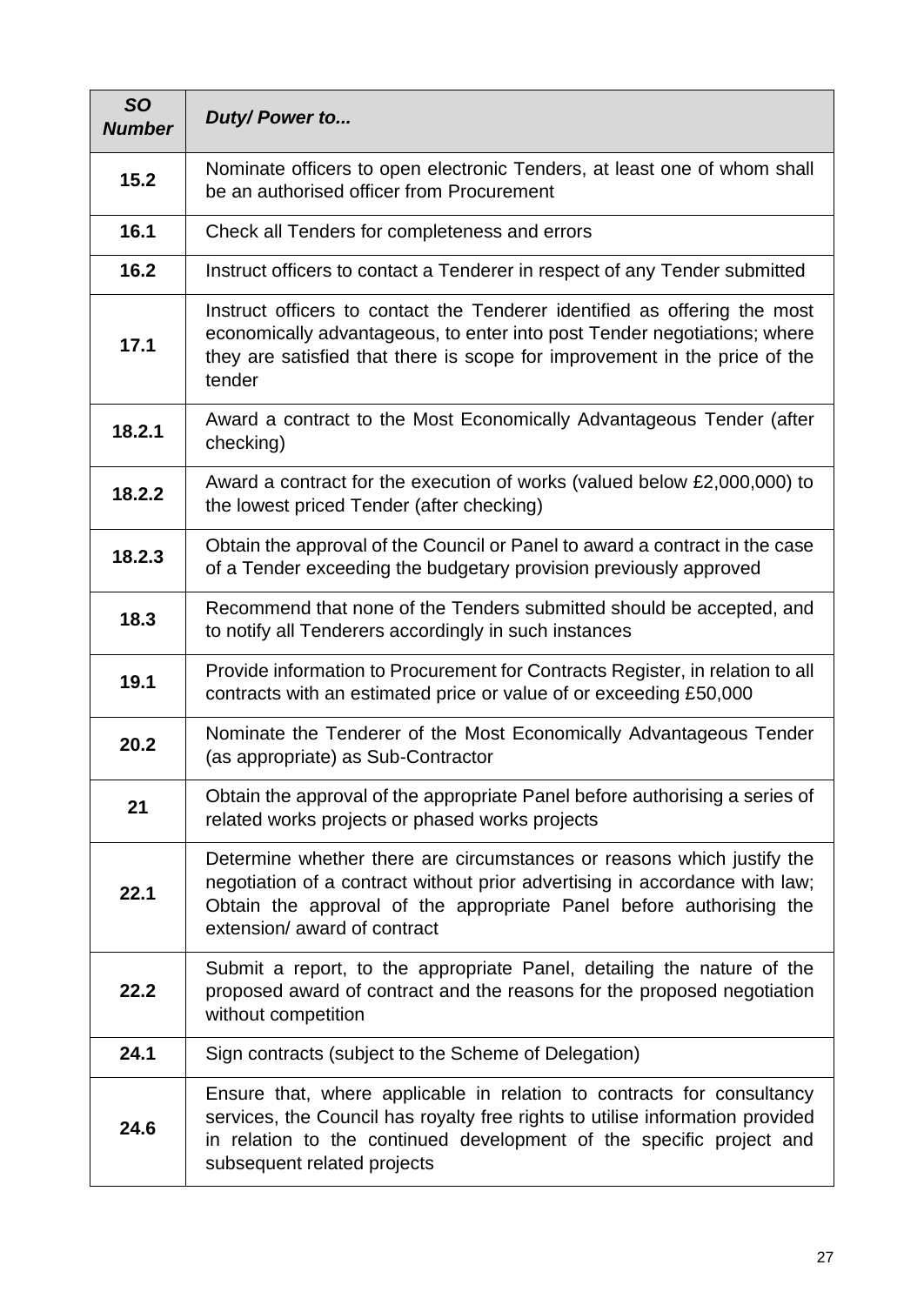| <b>SO</b><br><b>Number</b> | Duty/Power to                                                                                                                                                                                                                                 |
|----------------------------|-----------------------------------------------------------------------------------------------------------------------------------------------------------------------------------------------------------------------------------------------|
| 24.8                       | Determine what insurance cover, if any, is relevant to the contract and<br>which the Contractor will be required be take out and maintain for the<br>duration of the contract                                                                 |
| 24.9                       | Determine whether the Council shall require the Contractor to take out a<br>bond, obtain and deliver a formal parent company guarantee or provide<br>other sufficient security for the due performance of the contract                        |
| 24.11.1                    | Vary or amend any terms of a contract, if satisfied that the variation or<br>amendment will not constitute a material difference to the original terms                                                                                        |
| 24.11.2                    | Terminate a contract or the Council's participation in a framework<br>agreement or DPS, following consultation with the Head of Legal, HR and<br><b>Regulatory Services</b>                                                                   |
| 25.1.2                     | Request that any consultant (not being an officer of the Council) produce<br>all records maintained by him/ her in relation to a contract                                                                                                     |
| Annex 1/<br>B.2            | Nominate officers to take custody of returned Tenders                                                                                                                                                                                         |
| Annex 1/<br>D.1.1          | Nominate officers to open below UK FTS Threshold Tenders, at least one<br>of whom shall be an authorised officer from Procurement                                                                                                             |
| Annex 1/<br>D.1.2          | Nominate an officer to open above UK FTS Threshold Tenders                                                                                                                                                                                    |
| Annex 1/<br>E.1            | Check all Tenders for completeness and errors                                                                                                                                                                                                 |
| Annex 1/<br>E.2            | Instruct officers to contact a Tenderer in respect of any Tender submitted                                                                                                                                                                    |
| Annex 1/<br>F.1            | Instruct officers to contact the Tenderer identified as offering the most<br>economically advantageous, to enter into post Tender negotiations;<br>where they are satisfied that there is scope for improvement in the price<br>of the tender |
| Annex 2/<br>C.2 and<br>C.3 | Determine whether the proposed contract is one to which the principles of<br>procurement from the Public Contracts (Scotland) Regulations apply and<br>consequently requires advertising and competition                                      |
| Annex 2/<br>C.4            | Determine whether there are special circumstances justifying departure<br>from requirement to advertise proposed contract                                                                                                                     |